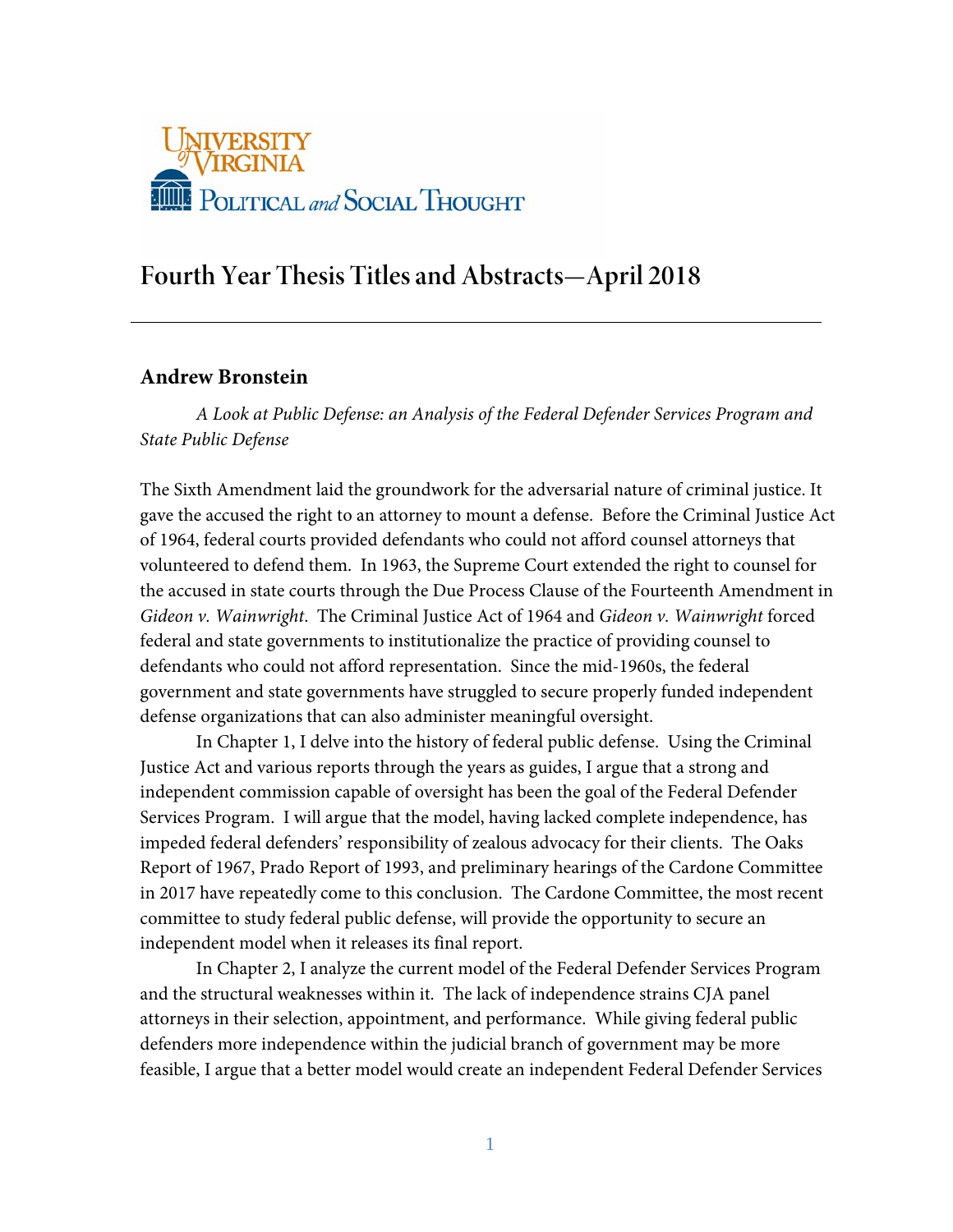Program outside any branch of government with the ability to request funds directly from Congress.

In Chapter 3, I discuss the features of an independent model. I will argue that a new model should contain three layers—a national board, regional local boards, and federal districts. Such a system will be able to aggregate data more effectively, create a budget, and administer proper oversight. In addition, I will recommend successful models currently in practice in some federal districts.

In Chapter 4, I look at state public defense systems. I will address the rampant problems associated with securing the right to counsel in state courts. I will argue that the best chance at reform occurs after a study highlights the flaws in a state system and a thirdparty organization files a class-action lawsuit on behalf of defendants against the state. I will use New York as a model for that process since they are in the midst of a seven-and-a-half year reform.

I conclude by advocating for a federal organization of public defense that states can use as a resource for securing the right to counsel for public defendants.

# **Yuang Cao**

*Scars or Badges? Looking at Official and Popular Framings of the Chinese Cultural Revolution Through the Lenses of Literature and Art from 1965 to 1995*

The Chinese Cultural Revolution is a period of mysteries. Because of censorship from the Chinese government, a comprehensive historical account of the period presents great challenges. In contemporary China, the Cultural Revolution is a topic that people choose to avoid intentionally. However, from 1976 to 1995, public discourse about the newly ended Cultural Revolution was prosperous. From various literature and art produced within that twenty-year period, we can receive shattered, varied, yet touching and sharp observations and reflections of the Cultural Revolution itself. This thesis explores the various ways in which people frame the concept of the Cultural Revolution from 1965 to 1995 and the goals they sought to achieve.

The first chapter of this thesis presents a chronological account of the political construction and development of the concept of Cultural Revolution. From 1965 to 1976, I examine the various changes and continuing conflicts that had taken place under the overarching rhetoric of class struggle and explore the ways in which highest leaders wielded the paradigm of class struggle to achieve their own goals for power struggles within the party. The latter half of this chapter is an examination of the cultural aspect of the official framing from Jiang Qing's cultural regime, which entails Jiang's technique in constructing the idea of Cultural Revolution in the language of class struggle through limited supply of cultural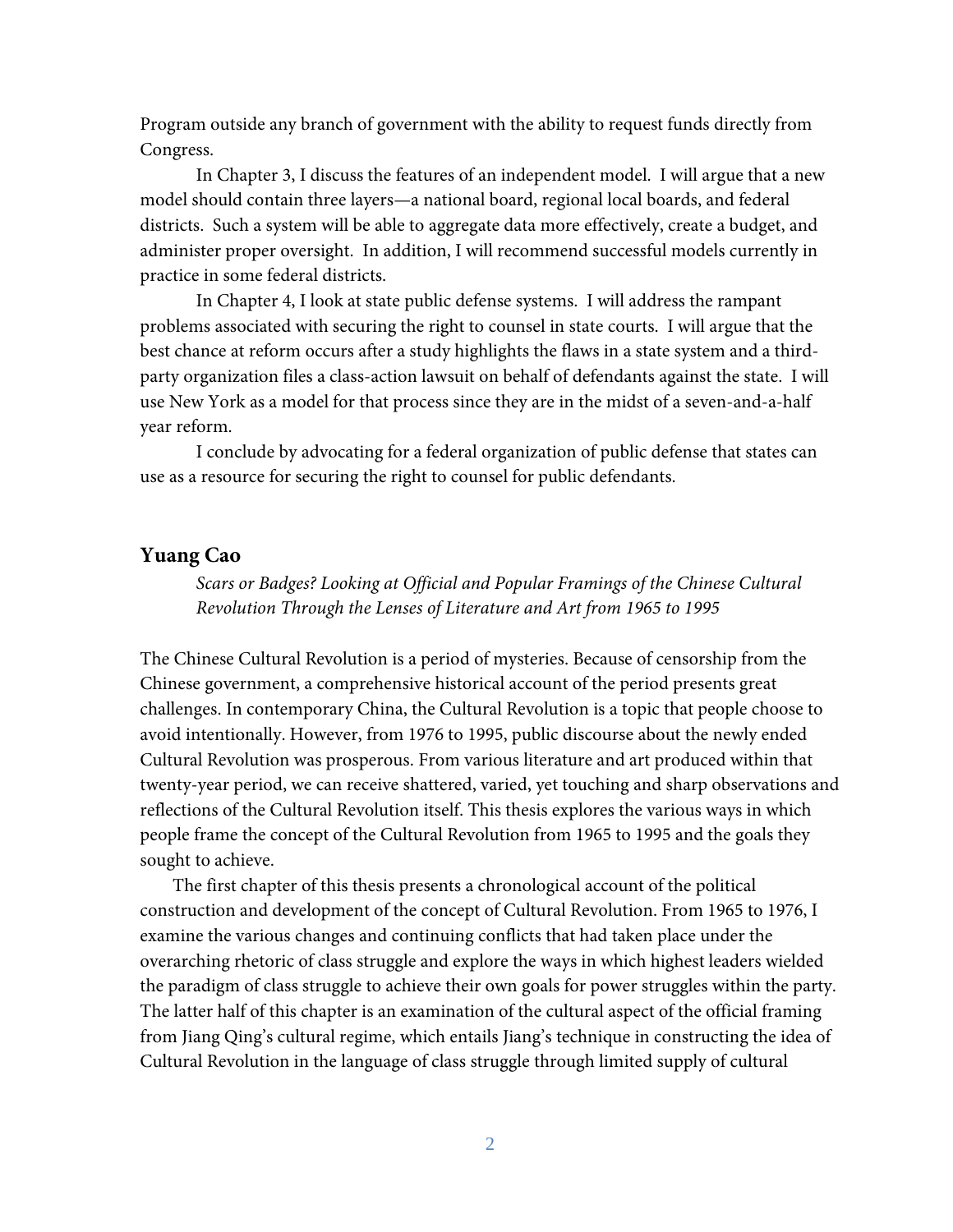products. This part also explores people's own interpretations of those cultural products and the limitations of the cultural aspect of political maneuvering.

The second chapter examines the various popular memories of the Cultural Revolution after its end in 1976. I divide the accounts along the lines of social groups, namely the young revolutionaries, the victims, and the relatively apolitical bystanders. By looking into personal accounts from 1976 to 1995, I analyze the various ways in which people constructed memories of the Cultural Revolution. The complexity of the Revolution can be further exposed when different social groups understand the same historical period with different lenses, and when they construct different images of the Revolution with their memories. Through this process, I present the Cultural Revolution with personal nuances and examine it from the perspective of social history.

The third chapter offers a thematic comparison of the previous two chapters. By comparing official and later popular representations of the Cultural Revolution, I will discuss two major contrasts between those two forms of representations, which resulted in the dichotomies of the sublime and the mundane, and collectivity and individuality. I will also examine one similarity, which is the continued political censorship from the party throughout the thirty-year time span in this thesis. In this chapter, I also discuss the gradual ineffectiveness of political mobilization and the differences people present their experiences in the form of memories.

I then conclude the thesis with an argument that the complexity of the Cultural Revolution requires us to understand it from different angles. By looking at different ways people frame the Cultural Revolution, I urge students of this period to examine more perspectives in order to reach comprehensive conclusions. Finally, in an Epilogue, I discuss the contemporary condition of constructing Cultural Revolution in the 21<sup>st</sup> century, and I raise possibilities that people present the 10-year period with new forms of representations.

# **John H. Chellman**

*The English Language Belongs to Us: Fighting Phallogocentrism with James Joyce's*  Finnegans Wake

This paper explores the viability of James Joyce's *Finnegans Wake* as a model for linguistic efforts to oppose systems of patriarchal oppression. The deconstructionist notion of *phallogocentrism* contends that modern linguistic and discursive practices are dominated by the *phallus* and *logos*: masculinity and classical reason, respectively. Our phallogocentric society privileges male and majority voices while subordinating women and other marked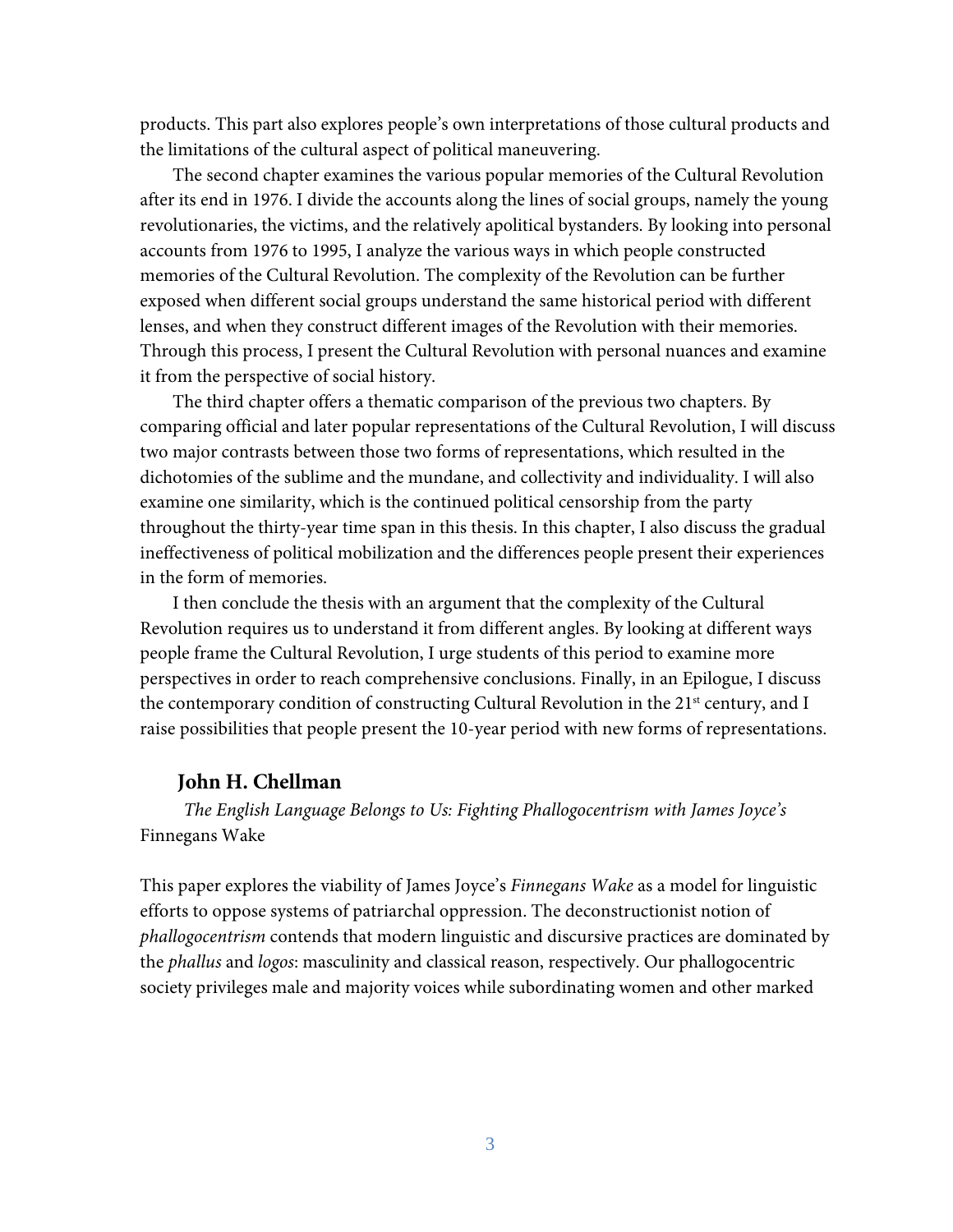categories of social identity. In response to this subordination, feminist theorists like Hélène Cixous and Monique Wittig have argued for the potency of anti-phallogocentric writing: what Cixous terms *écriture féminine*. Though theorists debate the role that "femininity" or "womanhood" should play in such transgressive writing, theories of *écriture féminine* tend to agree on the need for language that offers an alternative to established systems of masculine logic.

This paper highlights James Joyce's *Finnegans Wake* as a possible framework for such literary transgression. As an Irish modernist author at the beginning of the twentieth century, Joyce made a name for himself through his novel *Ulysses*. Written in the 17 years following *Ulysses*'s publication, *Finnegans Wake* pushes literary experimentation even further than its predecessor, rejecting conventional standards for plot, syntax, and structure. Palimpsestic, portmanteau words serve as the essential building blocks of the *Wake*, combining to challenge mainstream understandings of the reading process and create a text notorious for the opacity of its prose.

In its opacity, however, *Finnegans Wake* represents a radical diversion from the linguistics inherent to phallogocentric systems. Chapter One offers an overview of Joyce's life and social milieu, the *Wake* as a literary project, and the theory of *écriture féminine*. Chapters Two, Three, and Four each address an aspect of the *Wake*'s linguistics that corresponds to the models of anti-phallogocentrism for which *écriture féminine* advocates. The *Wake*'s multilayered portmanteaux question the traditional relationship between the sign and the signified and toe the line between meaninglessness and infinite meaning. The text's concern with the connection between language and bodies leads it to remind readers of their physicality and incorporate senses beyond sight into the reading process. Deliberately feminine sections of the *Wake* seek to reappropriate authority and agency from masculine powers. Each chapter calls attention to literary critics' perspectives on the *Wake*'s linguistics before turning to the text to speak for itself. In focusing my textual analysis on self-reflexive sections of the *Wake*, I seek to address the work's form through its content and avoid imposing logocentric external systems of reasoning on the text in the process.

In the world of academia, literature becomes infamous for a reason. *Finnegans Wake*'s linguistic rebelliousness opposes the literary establishment in a manner that sheds light on some of society's most pressing political questions about language and power. The Conclusion applies findings from Chapters Two through Four to contemporary debates over identity, socially constructed bodies, and the reappropriation of derogatory terms.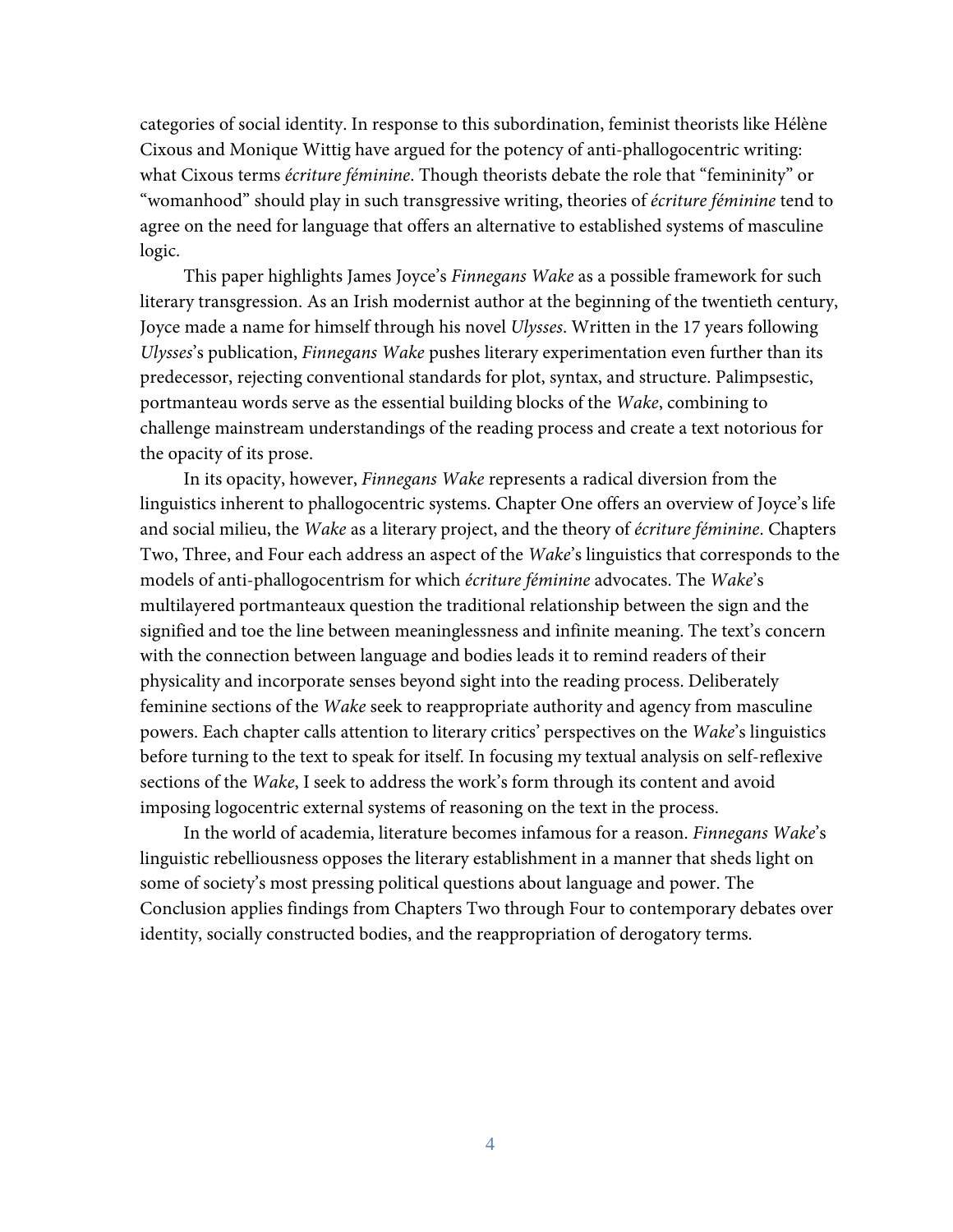# **Lou Cross**

*Defying the Master Narrative: The Student Nonviolent Coordinating Committee from 1961 to 1967*

The Civil Rights Era is infinitely complex and our knowledge of it is ever expanding. Yet many widely disseminated and popular accounts of the Movement reflect what historian Charles Payne calls the "master narrative." In this thesis I study the "master narrative", a popularized, mythologized story of Civil Rights in the United States. While the master narrative is written much like a neat timeline, the Civil Rights Movement is much more a tangled web of stories, connections and influences. I analyze the master narrative through the history of the Student Nonviolent Coordinating Committee's work from 1961-1967.

In my first chapter, I begin by characterizing the master narrative of the civil rights movement. In this thesis, I use Payne's notion of a "master narrative, to describe the broader American public understanding of the civil rights movement in the 60s. I analyze the master narrative, synthesizing some of its key claims.

In my second chapter, I dive into the history and complexities of the Student Nonviolent Coordinating Committee from 1961 to the end of the Freedom Summer in 1964.1 rely on many primary source documents accessed through the Wisconsin Historical Society's extensive Freedom Summer digital collection. I chronicle SNCC's early work registering voters in Mississippi through the end of the Freedom Summer program in August 1964.

The third chapter turns to the major transformations that occurred within SNCC from August 1964 to 1967. I describe several key moments of growth including the Mississippi Freedom Democratic Party's challenge at the 1964 Democratic National Convention. I relay the impact SNCC organizers said this moment had on them, and then chart the changes that happened in SNCC during this period.

In my fourth chapter, I return to some of the claims made by the master narrative that are complicated by this history of SNCC. Through a historical analysis of the progression of SNCC, I demonstrate the shortcomings and inaccuracies master narrative implicated by SNCCs history. Overall, I hope to offer a more vibrant picture of SNCCs work in order to complicate the master narrative; in doing so I hope to weave together a more honest, animate story of the development of black struggle through the 1960s.

Through a historical analysis of the progression of SNCC, I demonstrate the shortcomings and inaccuracies of master narrative as revealed by SNCC's history. Overall, I hope to offer a more vibrant picture of SNCC's work in order to complicate the master narrative; in doing so I hope to weave together a more honest, animate story of the development of black struggle through the 1960s.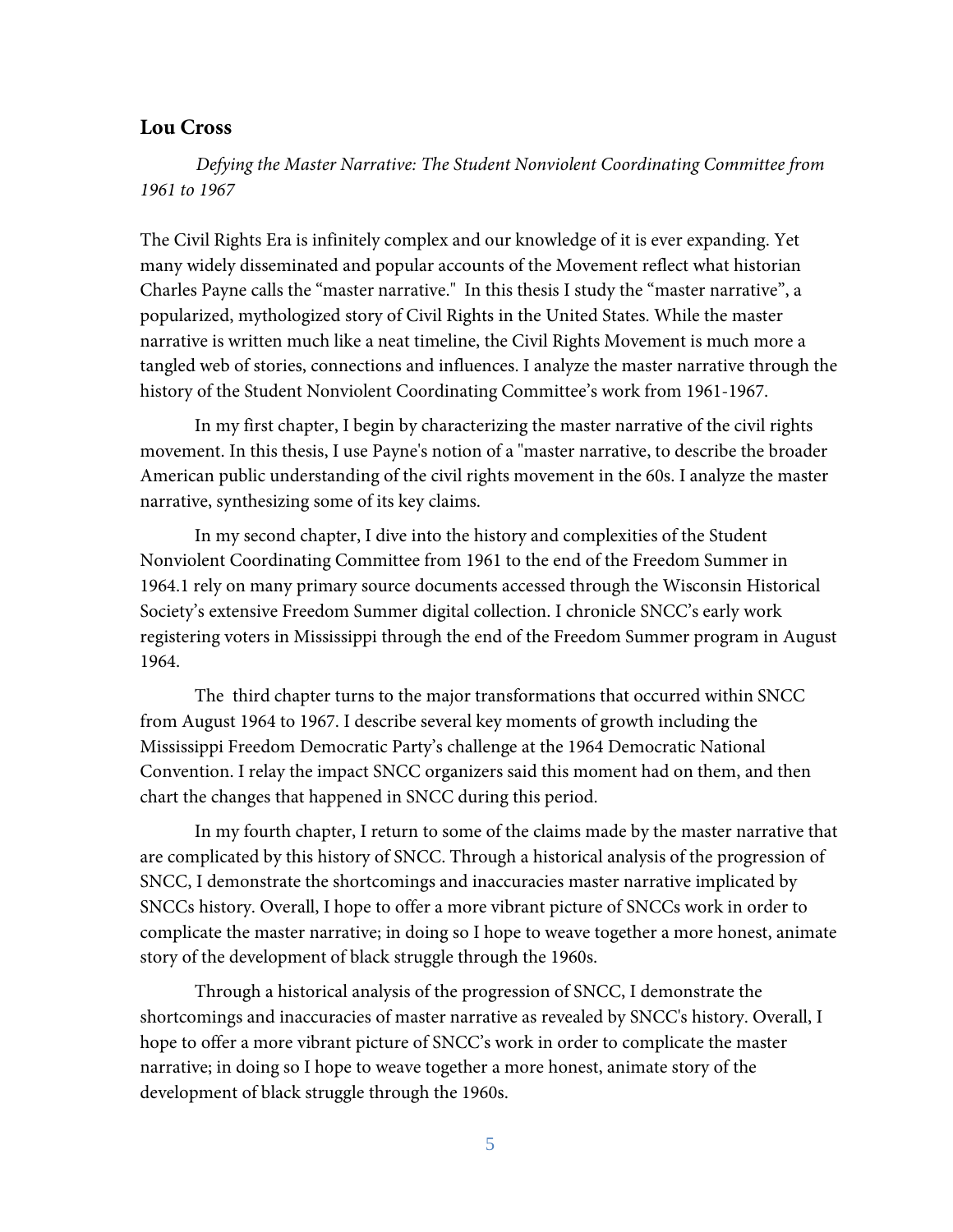# **John Devine**

*Giving up on Utopia: How American Urban Thought Came to Accept the Social and Economic Status Quo* 

In recent years, many cities in America have struggled with a contentious debate over the future of urban development. Rising housing prices and the threat of displacement and gentrification have led communities to consider blocking all new development or conversely, removing government regulations to encourage rapid private development. Both sides of this debate treat existing economic and social conditions as a given and see their only options as either giving full power over urban space to the market, or attempting to preserve cities in their present state indefinitely. This thesis explores how debates over urban space became so constrained, ultimately looking to the utopian urbanism of Le Corbusier and Ebenezer Howard as inspiration for how the design of urban space can be used to critique and improve upon existing social conditions.

In Chapter 1, I present a brief overview of the utopian urbanism that emerged at the turn of the twentieth century in response to the harsh conditions of urban life associated with industrial capitalism. Instead of seeing these ideal cities as impossible dreams, I argue that they are in fact a useful mode of critiquing social conditions and using this critique to inform specific and implementable urban designs. Far from imagining far-flung cities of the future, the utopian urbanists often created practical proposals for implementing their ideas in the present day. The specific thinkers discussed are Edward Bellamy, Ebenezer Howard, Patrick Geddes, Daniel Burnham, and Le Corbusier.

In Chapter 2, I look at why utopian urbanism lost intellectual favor in the United States in the second half of the twentieth century, instead being supplanted by the urban thought of Jane Jacobs. I argue that Jacobs' urbanism stripped urbanism of much of its critical political and economic character, especially in comparison to the utopian urbanists. Instead, Jacobs recommends the preservation of certain forms of already existing urban design while remaining optimistic that the free market will facilitate unconscious cooperation and mutually beneficial development, as long as no force tries to exert top-down control over urban space. I claim that her urbanism lacks a critical framework for interpreting and criticizing the emergence of neoliberalism, which has given the free market she champions a more competitive and destructive character.

In Chapter 3, I examine how Jacobs has influenced contemporary urban design practice, and how those she influenced fail to use urbanism to address neoliberalism or gentrification. I outline the emergence of the New Urbanist movement, the most influential school of urban planning practice since the utopian urbanists as well as a recent shift of focus to informal forms of urbanism, including tactical urbanism. These modes of urbanism ultimately accept existing economic and social institutions as given, and for that reason fail to engage critically with issues of race and economics. In their attempt to remain apolitical, they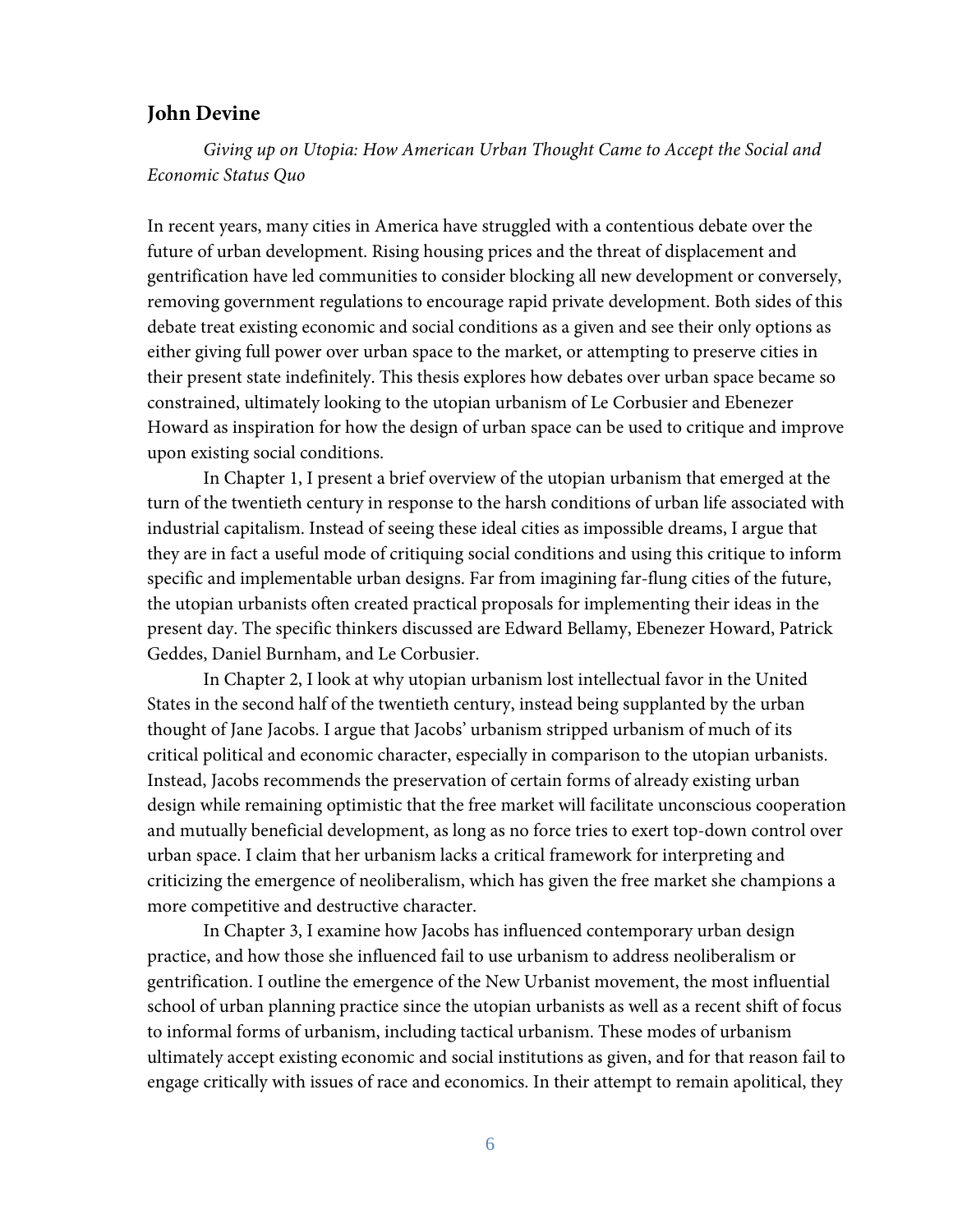exacerbate existing inequities while offering only minor and incremental improvements to urban space.

#### **Margaret Draper**

*"Large and Startling Figures": A Theory of Gothic Catholicism in the Life and Literature of Breece D'J Pancake*

In this thesis I aim to present a cohesive framework for the analysis of West Virginian short story writer Breece D'J Pancake's work in terms of his young but fascinating Catholic theology, and to make a case for that theological reading. Because Pancake is so little known and so little studied, I offer relevant biography by way of introducing the reader to a very interesting man about whom little is known and much is left to the imagination beyond his own letters and a few secondary sources. I discuss his late conversion to Catholicism and the theology that developed in the two years between the time of that conversion and his death, and make the argument that the theology of his literature evolves from the literary theology of a much better known short story writer and Catholic, Flannery O'Connor.

I use O'Connor's stories and several interpretations of her work to present to the reader how Pancake's stories might be emblematic of a similar brand of violent Gothic grace so crucial to O'Connor's stories. I draw out O'Connor's unique and famous trajectory of violence and grace and make the case that the violence in Pancake's work, particularly in his later stories, which has for so long been chalked up to simple grittiness and honesty is actually something more human and more indicative of the theological concept of grace he had so suddenly taken on. In this exposition of violent transgression in Pancake's work I propose that his earlier stories betray in their penchant for violence an urgent desire to present to the reader and to his characters something inexplicable to the nihilist mind, and force them to consider the possibility that a community with nihilist tendencies fails confronted with the mystery of malicious evil.

Using, briefly, Walker Percy's *The Moviegoer*, I offer a presentation of the urgent opposition of not only the Catholic mind but the mind inclined to "wonder" to a nihilist mindset. I then discuss the marked change in his work upon his conversion, a break across which very little changes in his use of violence *except* that all at once it offers the possibility of something like O'Connor's grace. I use Flannery O'Connor's own use of violence in her stories to illustrate the elusive and famously off-putting philosophy of violent grace that I believe Pancake turns to upon his conversion. O'Connor's body of work includes a number of essays on her own writing and her reflections on the responsibilities and inclinations of the Southern writer and the Christian writer; throughout these chapters I use her musings to help explain what O'Connor saw as a natural kinship, even an inevitable evolution, between the Catholic and the novelist.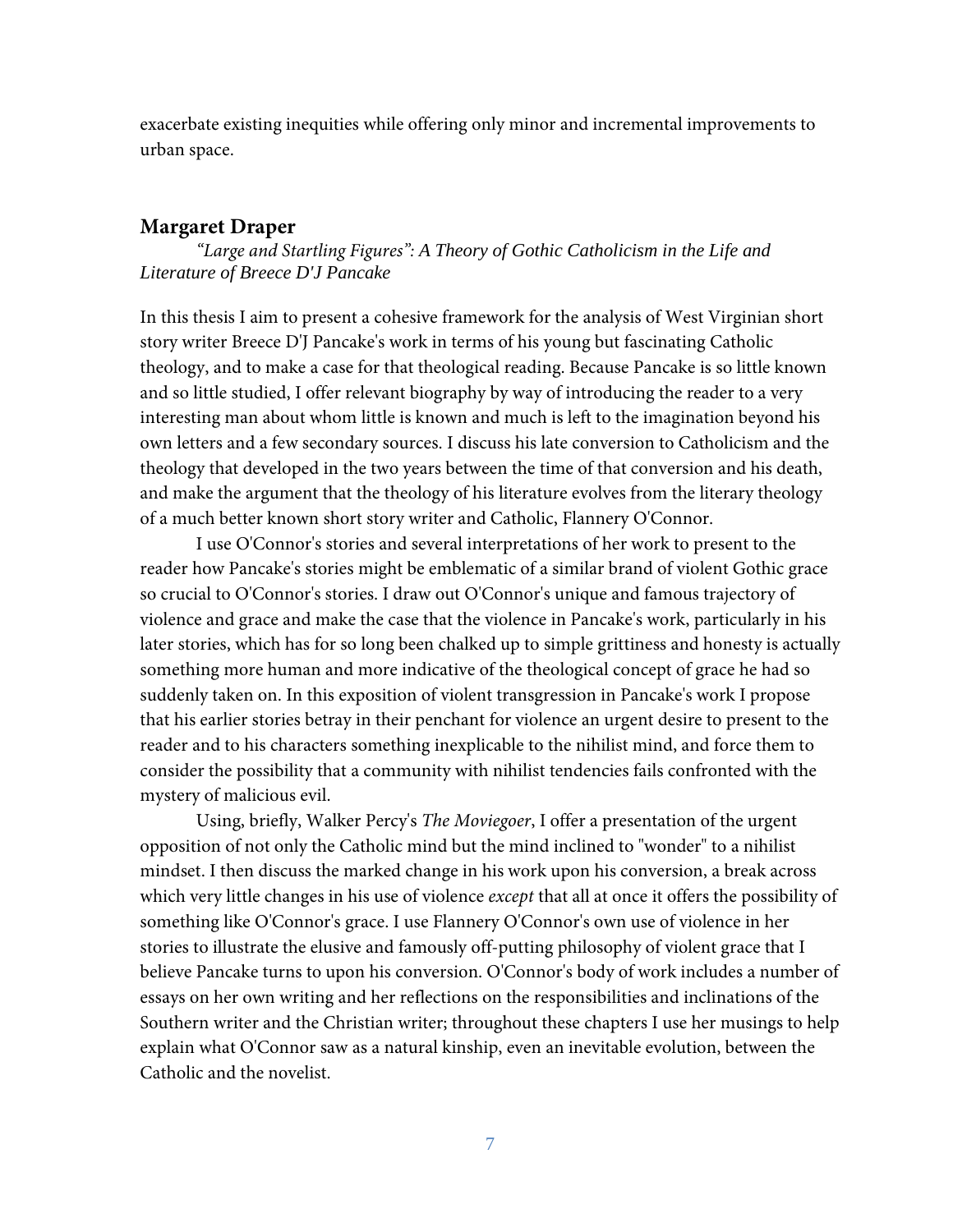In my final analytical chapter, I discuss the culmination of this theory of violent grace as a paradoxically redeeming iteration of the Oedipal tragedy. I present Pancake's stories as members of the body of Southern gothic literature for which the Oedipal tragedy becomes an eerie conscience. In my analysis of the Oedipal trajectory I consider the literary problem of communal sin and communal redemption in the play and in Pancake's work, drawing out a favorite O'Connorian link between the stories of modern regional falls and their redemption (in her case, the South) and the fall and salvation of Moses and the Hebrew nation in the desert of Exodus. I briefly discuss Pancake's treatment of women in this context, which is conflicted enough that it warrants discussion. Finally, in my conclusion I address his suicide and draw out for the reader why I think his work bears reading in this particular modern context.

# **Joan Isabel Fasulo**

"*Who is their God?": Recovering the Black Social Gospel's Critiques of Slaveholder Religion* 

The clergymen who wrote to Martin Luther King Jr. as he sat in a Birmingham city jail cell inherited a version of Christianity that was developed in white communities that historically did not consider the liberation of others and was a product of the justification of oppression of African Americans. Their faith was not concerned with crafting a Christian ethic that could be applied to all in society.

Because of this inheritance, many characteristics of King's "Letter of a Birmingham Jail," and his critiques of white Christians and moderates, can be traced back to the works of early thinkers. King wrote that power would not be given up voluntarily; in 1857, Frederick Douglass wrote, "power concedes nothing without a demand. It never did and it never will." White Christians outlawed the dissemination of David Walker's *Appeal to the Colored Citizens of the World* in 1829—a document that questioned the validity of Thomas Jefferson's writings on equality when African Americans were so clearly left out of these conceptions. White Christians believed it would incite violence (albeit against a violent system of power) – just as white clergymen denounced the direct action of King in favor of "negotiations." Harriet Jacobs chronicled the hypocrisy of white Christians engaging in inhumane systems through her autobiographical novel, *Incidents in the Life of a Slave Girl* just as King did with his confrontation of the clergy who attacked him in the vestiges of Bull Connor's Birmingham.

In a rather deft political move, these writers, along with other abolition era writers, engaged the religious convictions that they shared with their oppressors in order to push them to reconsider their understanding of the Gospel. These writers worked to challenge the social ethic of white southern Christians regardless of whether the defense of slavery was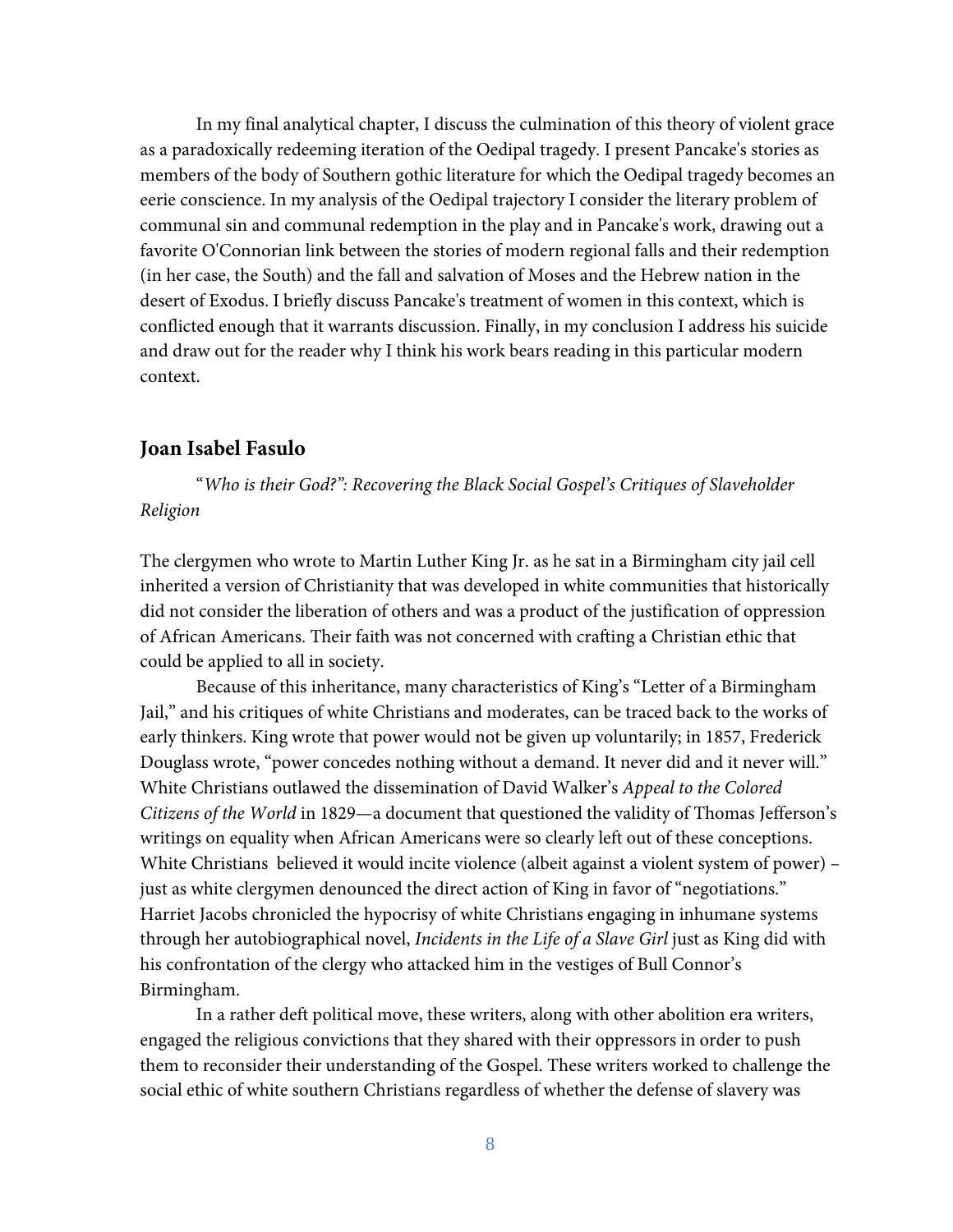found in separating it from faith, or by selective use of biblical or biological justifications. In my thesis, I aim to recover an antebellum black social gospel by profiling three abolitionists— David Walker, Frederick Douglass and Harriet Jacobs—and explicating their critiques of a white Christian slaveholding ethic.

My introduction discusses King's Letter and the critique of white Christianity in the context of segregation. Chapter One discusses the theologies of white Christianity that allowed for the justification of slavery in an American context. In this chapter, I also outline black liberation theology as James Cone studies it, and consider the scholarship on both the black and white social gospels, with a focus on Gary Dorrien's books on the black social gospel.

I begin close readings of these writers in Chapter 2, with David Walker's *Appeal to the Coloured Citizens of the World*. Chapter 3 considers the contributions Frederick Douglass made to the abolitionist iteration of the black social gospel through analyzing his speeches and select portions of his autobiographies – especially focusing on his distinction between the Christianity of Christ and American Christianity. Chapter 4 profiles Harriet Jacobs, who is rarely acknowledged as the embodiment of liberation or womanist theology. She lives out these ideologies far before names are put to them. The publication of her experience acts as a point of resistance against the hegemony of the white church and the white male in power.

# **Margaret Grace Haltom**

*Citizens of the Old Forest: Roads, Race, and Resistance in Memphis's Overton Park* 

The Supreme Court case *Citizens to Preserve Overton Park v. Volpe*, 401 U.S. 402 (1971) is often cited and well studied, easily identifiable by conservationists, land-use attorneys, and administrative policymakers alike. Known for three primary precedents: the preservation of public green spaces, the judicial review of administrative agencies, and the agency of citizen groups to curtail government action, the case remains a landmark decision for environmental law. But the background of the case is largely untold—nationally unknown, and locally misunderstood—despite nearly fifty years of citation and enduring significance. And the story of the *Citizens to Preserve Overton Park v. Volpe,* while studied from a legal perspective, has not yet been considered through the lens of urban planning history as a case of citizen advocacy and historic landscape preservation.

This thesis seeks to examine the historic and modern implications of the case, to share the story of a thirty-year social movement in Memphis, Tennessee that reshaped the future of American interstate development to preserve public landscapes. I present *Citizens to Preserve Overton Park v. Volpe* as an intrinsic and instrumental case study that provides insight on 1) the emergence of civic participation in auto-centric urban planning, 2) the impetus of the Civil Rights movement on freeway development, and 3) the capacity for citizen groups to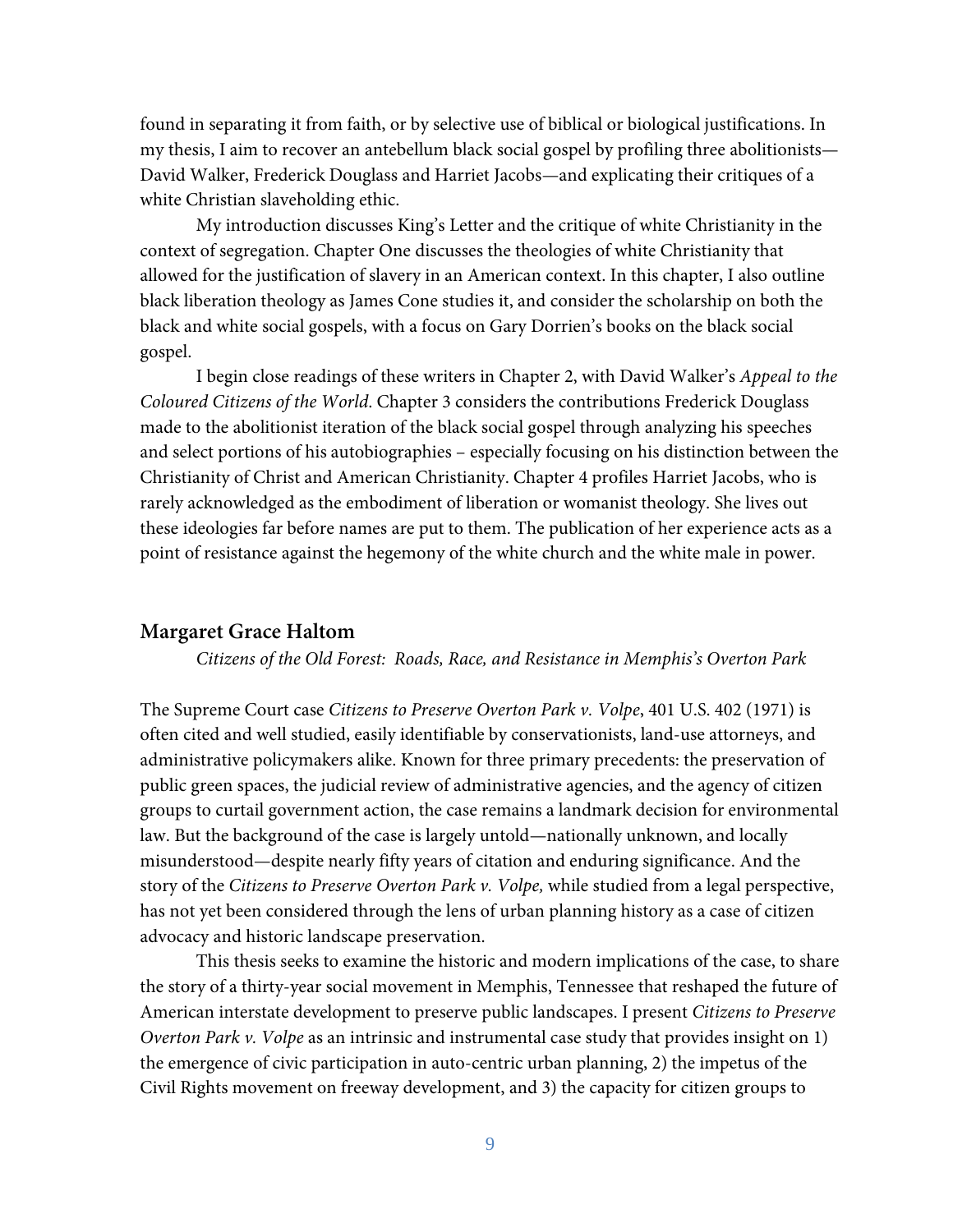leverage the judicial system. Through personal interviews and archival analysis of newspaper articles, citizen memoir, and legal transcripts, I explore the grassroots advocacy that brought Jane Jacobs' "eyes on the street" into law. And, with a broader exploration of the relevant federal policies, Supreme Court decisions, national social movements, and planning theories that shared the national stage, I situate the movement within a nationwide debate on the presence of public landscapes—how they should be preserved and to whom they belong.

Chapter One shares the background of the case, looking closely at how the Federal Highway Aid Act of 1956 transformed landscapes at a local level. Chapter Two turns to Memphis, introducing the Citizens to Preserve Overton Park (CPOP) as the coalition that rallied in response to the proposed construction of Interstate 40 through Overton Park, an old-growth urban forest. The details of Memphis from 1955 to 1964—the decision to build the road, the influence of the Civil Rights movement, and the rise of CPOP—establish the local origins of the case as a highly polarizing grassroots movement. Chapter Three relates the movement to the auto-centric planning theories of the 1950s and 1960s and the emerging subfield of community-centered design within urban planning. Chapter Four returns to Memphis from 1965 to 1979, considering the citizen's decision to turn to the courts, the impact of the Sanitation Workers Strike and assassination of Dr. Martin Luther King Jr. on the approval of the expressway, and the judicial proceedings that led to a Supreme Court victory. Finally, I consider the lasting implications of arterial freeways on Memphis, demonstrating the foresight of the citizen movement and dispelling misconceptions that their grassroots advocacy economically harmed Downtown Memphis.

# **Sarah Denise Killian**

*Polarization and American Democracy: A Historical Comparison Between the New Deal and Obama Eras*

As he started his final year as the President of the United States, Barack Obama said, "The one thing that gnaws on me is the degree of continued polarization… It's gotten worse over the last several years, and I think in those early months my expectation was that we could pull the parties together a little more effectively." President Obama's statement echoes the common outcry of citizens and legislators across the United States who bemoan the current state of extreme partisanship, legislative gridlock, divisive rhetoric, and inability to compromise in Washington. According to these voices, Washington is operating in a completely new environment, full of partisan rancor and void of the cooperative spirit that characterized the "good old days." However, logic suggests that multiple periods of polarization exist in American history, the Civil War being the primary example. What can we learn if we step away from the dominant narrative of polarization as a modern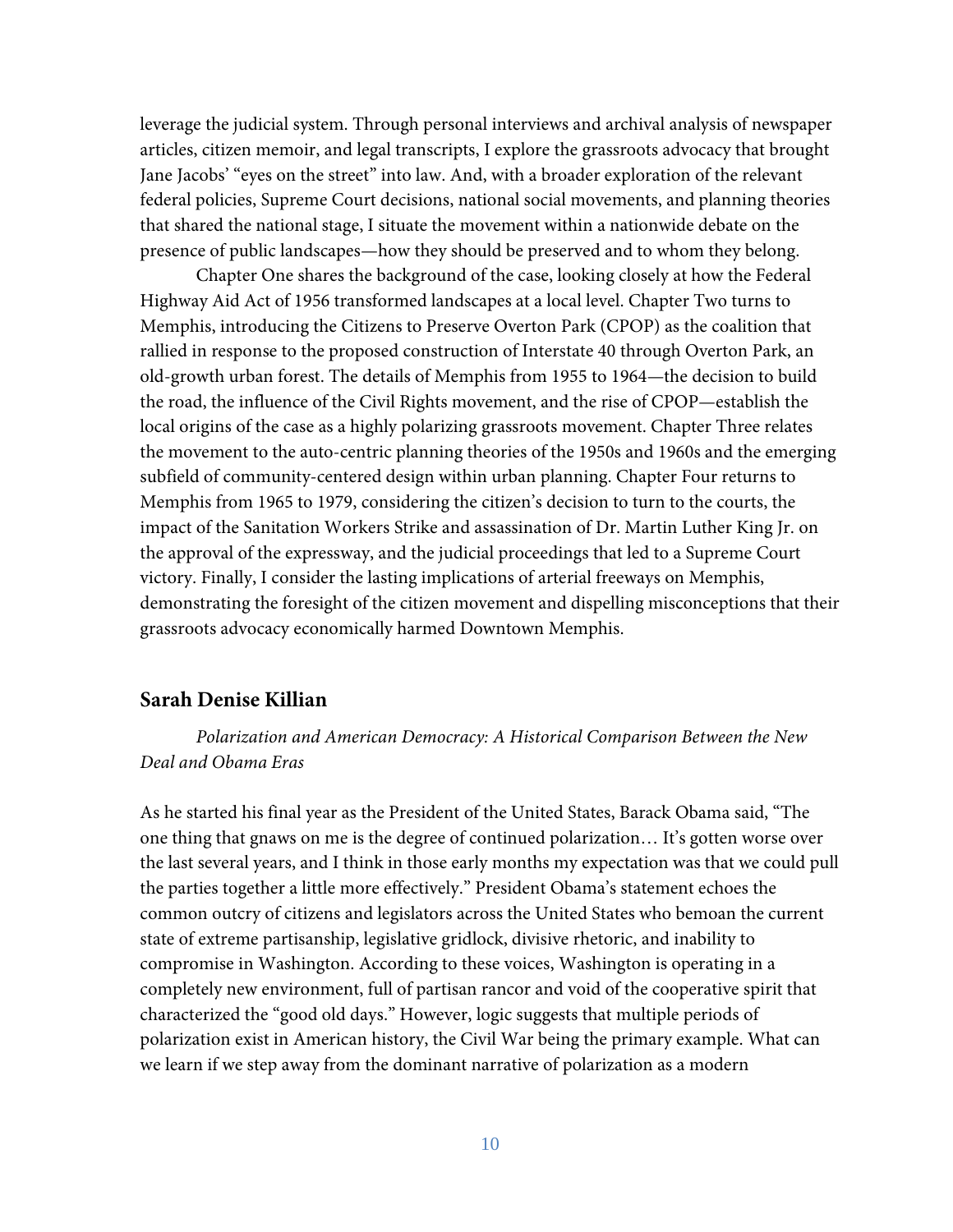phenomenon and compare polarization during two similar time periods in American history?

This thesis is a historical comparison between polarization in the New Deal Era and polarization in the Obama Era aimed at elucidating how polarization has changed over time. The New Deal offers a valuable comparison to the Obama Era because Roosevelt and Obama were both Democratic Presidents, elected with Democratic majorities in Congress, during times of severe economic crisis. The thesis examines the sources and character of polarization in each era in order to gain a holistic understanding of the issues that led to ideological division and how polarization manifested in the federal government. The first chapter examines three sources of polarization in the New Deal Era: the Great Depression, Roosevelt's new social contract, and civil rights, and finds that scholars often inaccurately assess polarization in the New Deal Era because the two parties did not capture the ideological division of the time. The second chapter shows that polarization in the New Deal manifested in all three branches of the federal government, but largely within the Democratic Party, and politicians in the New Deal Era exhibited many of the behaviors that are decried in the media today as signs of heightened polarization.

The last two chapters of the thesis compare polarization in the New Deal to polarization in the Obama Era in order to identify important changes. The third chapter finds that the sources of polarization in the Obama Era were similar to those in the New Deal Era. But, in the Obama Era, the two parties perfectly captured the resulting ideological division. The new alignment in the Obama Era marked a harmful change in polarization because research shows parties exacerbated division for political gain and drove the division so far that it appeared the partisans no longer shared common ground. The fourth chapter reveals that there were many similarities in the character of polarization in the New Deal and Obama Eras. However, in the Obama Era, politicians began using partisan warfare tactics that prioritized obstructive partisanship over legislative progress. Using this information, the final chapter of the thesis draws more nuanced conclusions about how to combat the harmful aspects of polarization today.

# **Attiya Latif**

#### *Rabi'a the Myth: Gendered Re-Imaginings of a Sufi Icon*

Rabi'a al-Adawiyya is, all things considered, an iconic Sufi saint. Born in 717 C.E. in modern day Iraq, she is considered one of the earliest female Sufis of her time. She is also the creator and preeminent example of the Sufi concept of Divine Love, the notion that one must erase every aspect of selfhood in the eyes of God so as to focus solely on the most important taskloving the Divine free of inhibition. Yet Rabi'a's significance does not end simply at this list.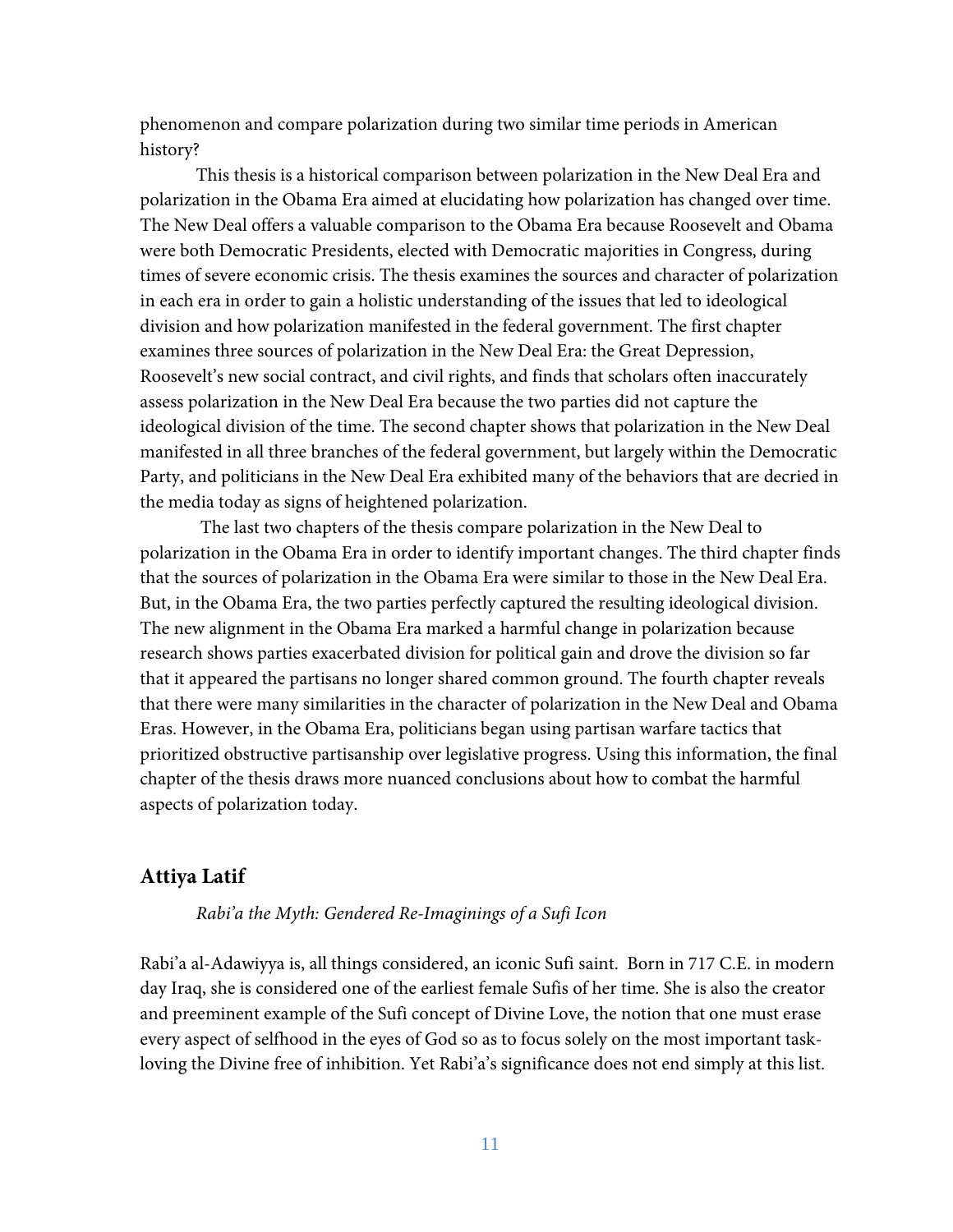She is most significant for her existence as an icon of gendered activity who paved the way for young activists and religious reformers.

In Chapter One, I argue that current understandings of the hagiography of Rabi'a embody a faulty approach not only to Rabi'a's story, but also to hagiography as a whole. I point out the ways in which hagiographic accounts cannot be used to discern verifiable biographical facts that characterize Rabi'a. Rather, hagiography should be taken as an oftenfictional account that best exemplifies the thought process of the writer. A writer's reactions to Rabi'a and their impositions of gender tropes upon her better indicate the ways in which she complicates the religious space. I argue that a faulty approach to hagiography results in a mischaracterization of the reasons for Rabi'a's exceptional status. I then present a brief survey of the varying gender tropes at play in Rabi'a's story, and differentiate between inconsequential tropes and those that have a basis in significant instances of inequity.

In Chapter Two, having debunked the accepted reasons surrounding Rabi'a's significance, I engage with the broader question: Why does Rabi'a stand as such an icon to so many? I argue that Rabi'a is influential primarily because she deviates from the gendered tropes at play in most hagiographies of Sufi women. I utilize the accounts of Farid ud-Deen al-Attar and as-Sulamī in order to address first the ways in which Rabi'a transcends gendered expectations, and second the ways in which her writers struggle to react to the tensions she creates.

In Chapter Three, I present an analysis of the ways in which Rabi'a's status as one who rejects normative gender roles allows her to appeal to the marginalized and the supporters of progressive religious movements. I provide a survey of the Queer and Gender Inclusive Mosque Initiative, looking at the parallels between Rabi'a's tomb and the mosques in question and providing a linear path of influence from Rabi'a to her modern-day champion, Amina Wadud. I utilize interviews with queer and feminist Muslims living in the West to characterize the way Rabi'a serves as a legacy and an icon through which individuals situate themselves into religious tradition. Lastly, I address the fact that al-Adawiyya functions as an icon for Muslims in primarily Western contexts, and question whether Rabi'a's progressive base-point is solely a Western lens for progress. I conclude by questioning whether the resulting creation of Sufism as a fad is worth the progress and validation that Rabi'a creates.

# **Zainab Atinuke Oni**

*Reviving the Federal Principle in the Nigerian Constitution: The Challenge of Biafra* 

Nigeria is perceived as a federal success because of how long its federal structure has held Nigeria together. In reality, Nigeria's federal system is deeply flawed and has contributed to the rising violence that threatens to destabilize one of Africa's leading countries. The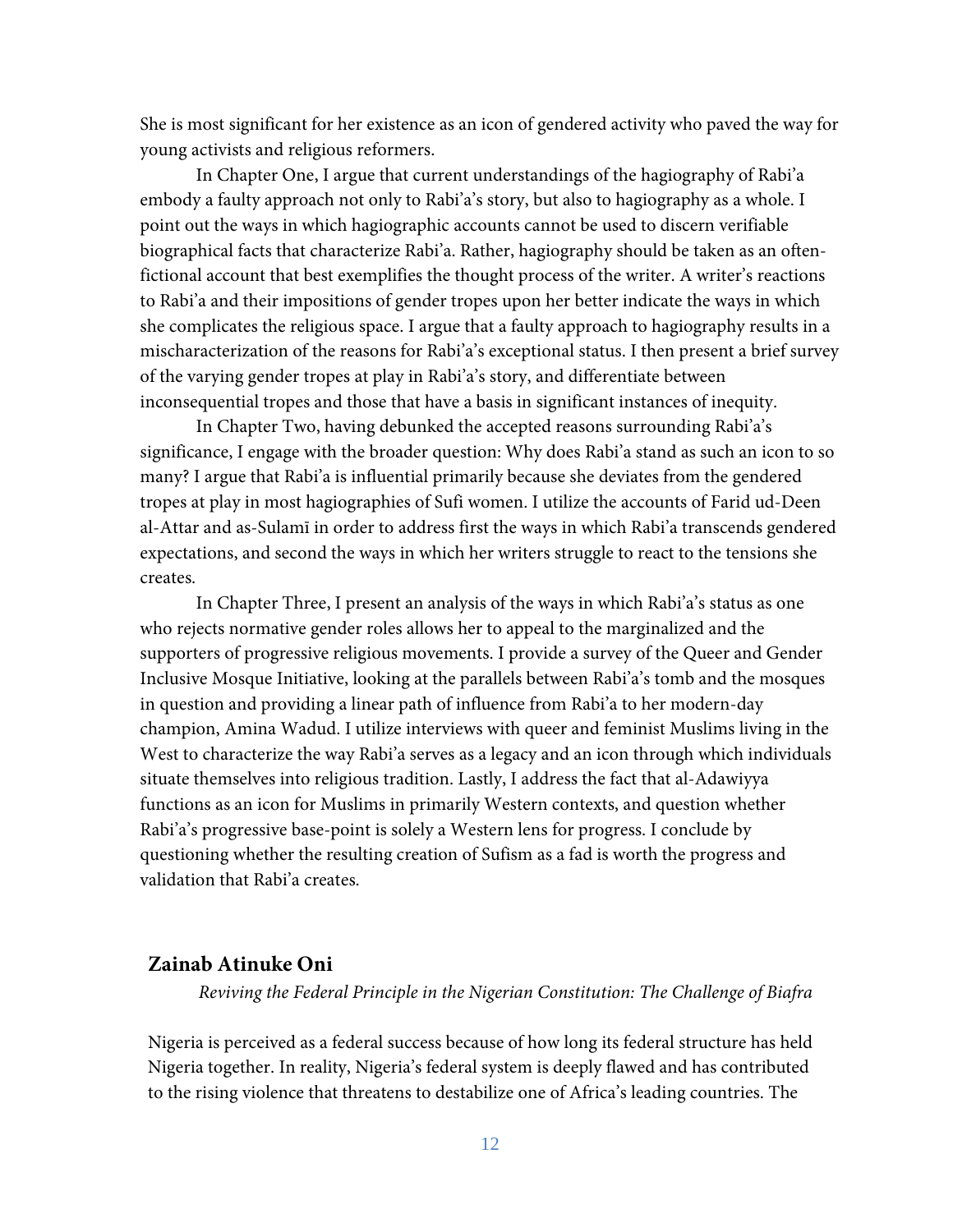contemporary crisis of Nigeria represents a tragedy of its colonial past and the incomplete transition from the military government that emerged in the aftermath of the Nigeria-Biafra civil war. The challenge for Nigeria's federalism is the unitary constitutional order entrenched by military rulers as an expedient measure to prevent another secession movement like Biafra. However, the centralization of Nigeria's federal structure has produced regressive political, societal, and economic effects. To this end, my thesis aims to revive the federal principle, as defined by K.C. Wheare, in the Nigerian constitution without reviving the separatism that led to the Nigeria-Biafra civil war.

Chapter One defines the two forms of federalism, namely classical or "comingtogether" federalism, and post-conflict or "keeping-together" federalism. This chapter provides an analysis of how the federal system that resulted from Nigeria's complex history fits into these two definitions of federalism. It finds that the 1963 constitution of the First Republic was a conscious design to protect the diversities and identities of the federating units with a central government to serve as a uniting force. The Nigeria-Biafra civil war instituted a military government that gradually diluted the powers and autonomy of the federating units over the course of its thirty-year rule in the Second and Third Republic. Despite the transition to civilian government in 1999, it is obvious that the basic tenets of federalism that defined the federal structure of Nigeria in the First Republic have been abandoned and replaced by a unitary structure disguised within the seemingly federal constitution of the Fourth Republic. The unitary nature of Nigeria's federation and the concentration of power at the center are most visible in its' hierarchical division of power and its excision of fiscal federalism

Chapter Two arguesthat the skewed allocation of functions and resources between the federal government and the federating units has created high levels of political instability,ethno-religious crises, and fiscal indiscipline. The concentration of power at the center coupled with the hierarchical division of powers and the excision of fiscal federalism has had crippling political, societal, and economic effects on the country. The uniform policies and one-fits-all solutions of the federal government has caused stagnation and decay of the country's infrastructure. This point is supported through a case study of the national education and housing systems. The case studies suggest that the failure of these uniform national policies has reinforced the appeal of violent alternatives. The chapter also argues that the wide-spread dissatisfaction with the revenue allocation formula has created an ethnicity-based power struggle for a greater share of the "national cake," which has further fragmented the country across ethnic and regional lines. This fragmentation is largely evident in the ethnicization of party politics, the rise of resource-based militias and the proliferation of secessionist movements as a function of the exclusionary structure at the center.

Chapter Three acknowledges that while the military government had good reason to attempt to quell disintegrative forces, the adoption of centralization to achieve the overarching goal of ensuring that the nation's diversities are held together has exacerbated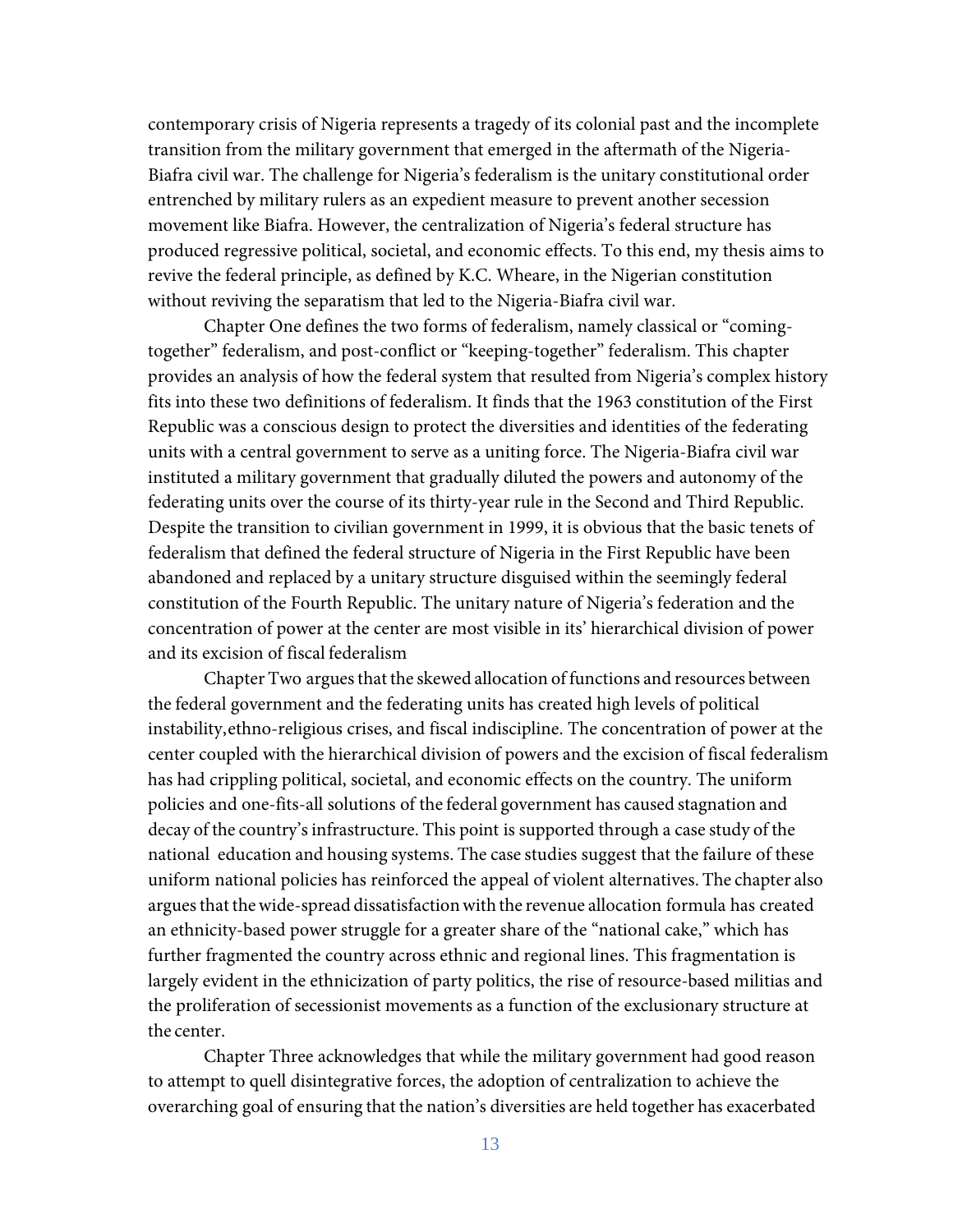the threat of disintegration. There is a demonstrable need for a reconsidered federalism and nationalism framework to address the co-existence, poor governance, and inter-group accommodation issues that confront Nigeria as a state and its people as a nation. To this end, the chapter contains recommendations for a revised constitutional arrangement to tackle the country's complex federal history and its debilitative effects. The recommendations are structured within a framework of reviving the federal principle and nation-building, respectively. Taken together, the recommendations aim for the revival of the federal principle in the Nigerian constitution while maintaining a balance between centralization and decentralization to avoid the extremes of assimilation or secession.

The conclusion considers the possibility of restructuring Nigeria's federalism and nationalism framework in the reality of a political elite that actively fights to maintain the status quo. The thesis concludes that a grassroots Sovereign National Conference modeled after Jon Elster's hourglass constitutional design process has the potential to transform the recommendations in this thesis into viable courses of action to address the challenge of Biafra and revive the federal principle within a reconsidered constitutional arrangement.

# **Bhakti Raval**

#### *The Crisis of Indian Secularism*

In 2017, India achieved seven decades of freedom and in these seven decades, India has been a labyrinth of democratic challenges. India defies many of the odds that generally lead to a healthy democracy. However, in the spirit of defying odds, India has also held sixteen successful national elections with open and fair competition and has also seen a prospering economy. Despite all of this, India remains a paradox for democratic theorists around the world. India has been free for a considerable period of time but these periods have also been permeated with undemocratic features.

One of the most distinguishing factors of India is its cultural and religious diversity, but it is also one of the major obstacles to achieving a true democracy because of the volatile ways these divided cultures and religions express their insecurity. The role and viability of secularism has been questioned since the emergence of independence and the drafting of the constitution. Thus, in this thesis, I am interested in analyzing the forces underpinning the changing forms of secularism in Indian politics. I do this by exploring the three pillars, which most directly impact the manifestation of secularism: The National Congress Party, the Hindu Right groups, and the Supreme Court. I argue that secularism has had a contested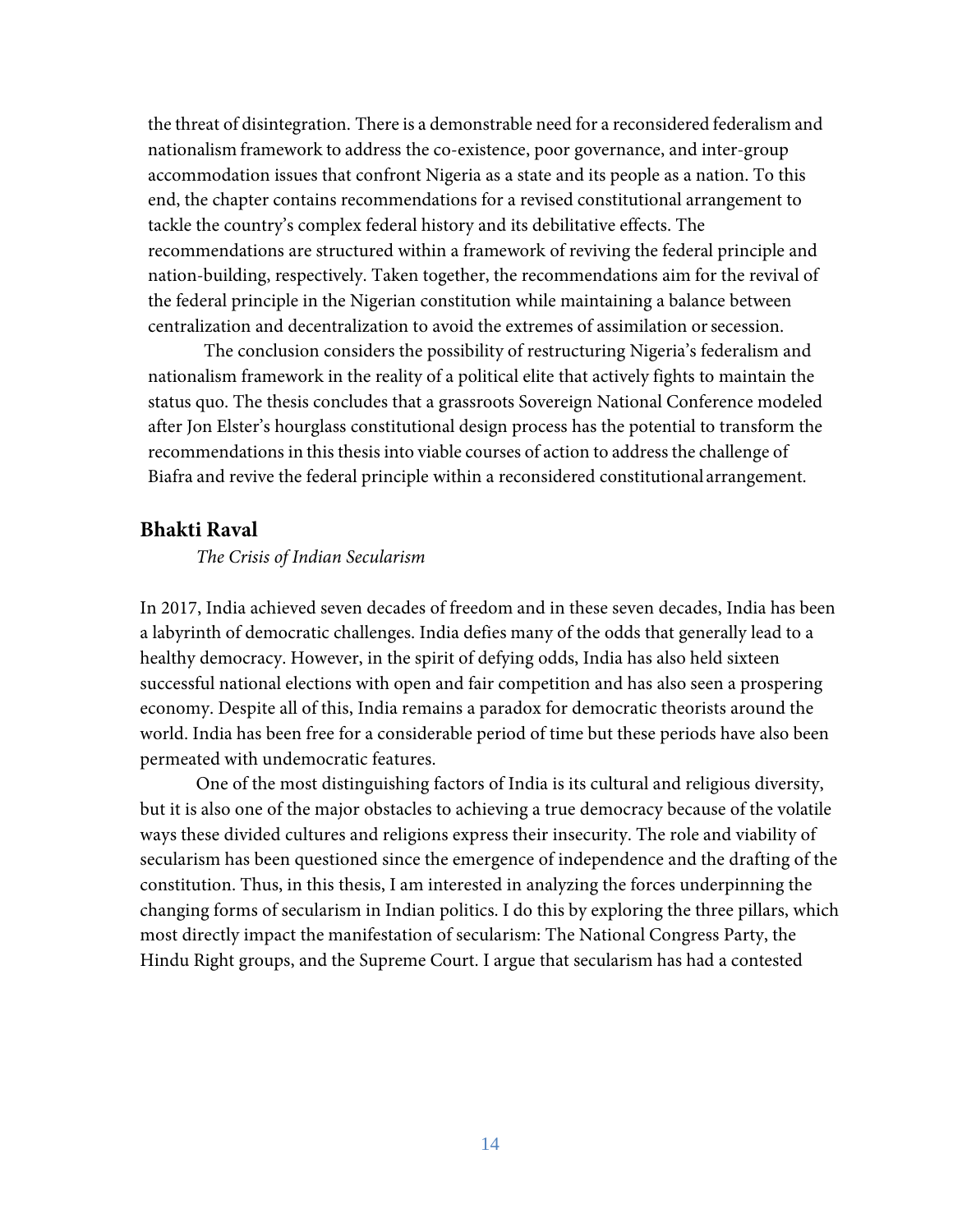position in Indian politics since its very origins; there is no consensus on what it means for India, in the views of both prominent politicians and political parties. This lack of clarity and consensus has allowed the Hindu Right (organizations advocating for an all-Hindu India), to manipulate moments of political weakness and pave the path for an anti-secular agenda.

In the first chapter I will introduce the historical and intellectual origins of secularism in Indian politics, which will consist of an exploration of India's founding father's definitions of secularism and how their different understandings led to a dubious role of the principle in the political arena. In Chapter Two, I will explore the Congress party and how its lack of political legitimacy and stability led to an even more compromised position of secularism, which was taken advantage of by the Hindu Right groups. I will do so by analyzing a few separate political moments within the Congress Party. Chapter Three will examine the Bharatiaya Janata party and its secular, or rather, anti-secular agenda. I will begin by uncovering the origins of the Hindu Right ideology and how that ideology has manifested in politics. This will then lead me discuss BJP engineered events, which have shaped the role of secularism in India for the past decade. This chapter will also include the role of current Prime Minister, Narendra Modi in cultivating a Hindu Majority.

Lastly, Chapter Four will focus on the Indian constitution and the Supreme Court and how decisions made by the judiciary rendered the position of secularism even more uncertain. I will do this by first exploring the way in which the constitution and the Supreme Court have interpreted secularism in theory but not in practice. I will then analyze two major decisions made by the court, which were then appropriated by the Hindu Right ideology.

# **Alexandra Reed**

#### *From the Traditional to the Corporate Sector in Humanitarian Response*

As the number of humanitarian crises around the world increase, the private sector is becoming more involved in humanitarian assistance, much through public-private partnerships. In the past, tensions have existed between the humanitarian and private sector, but collaboration through these partnerships has found success. The private sector can leverage its expertise in areas, such as logistics and telecommunications, and supplement humanitarian responses of more traditional humanitarian organizations, such as UN agencies and the Red Cross. This thesis investigates the relative successes of the private sector in delivering humanitarian assistance in two different corporate foundations, UPS Foundation and Vodafone Foundation, and in a more traditional humanitarian organization, Médecins Sans Frontières (MSF/Doctors Without Borders), to provide a comparison. The introduction outlines measures of success that I will implement in each case study: overall effectiveness, cost efficiency, operational accountability, transparency, and do no harm. Addressing the root cause is an additional measure for the corporate foundations.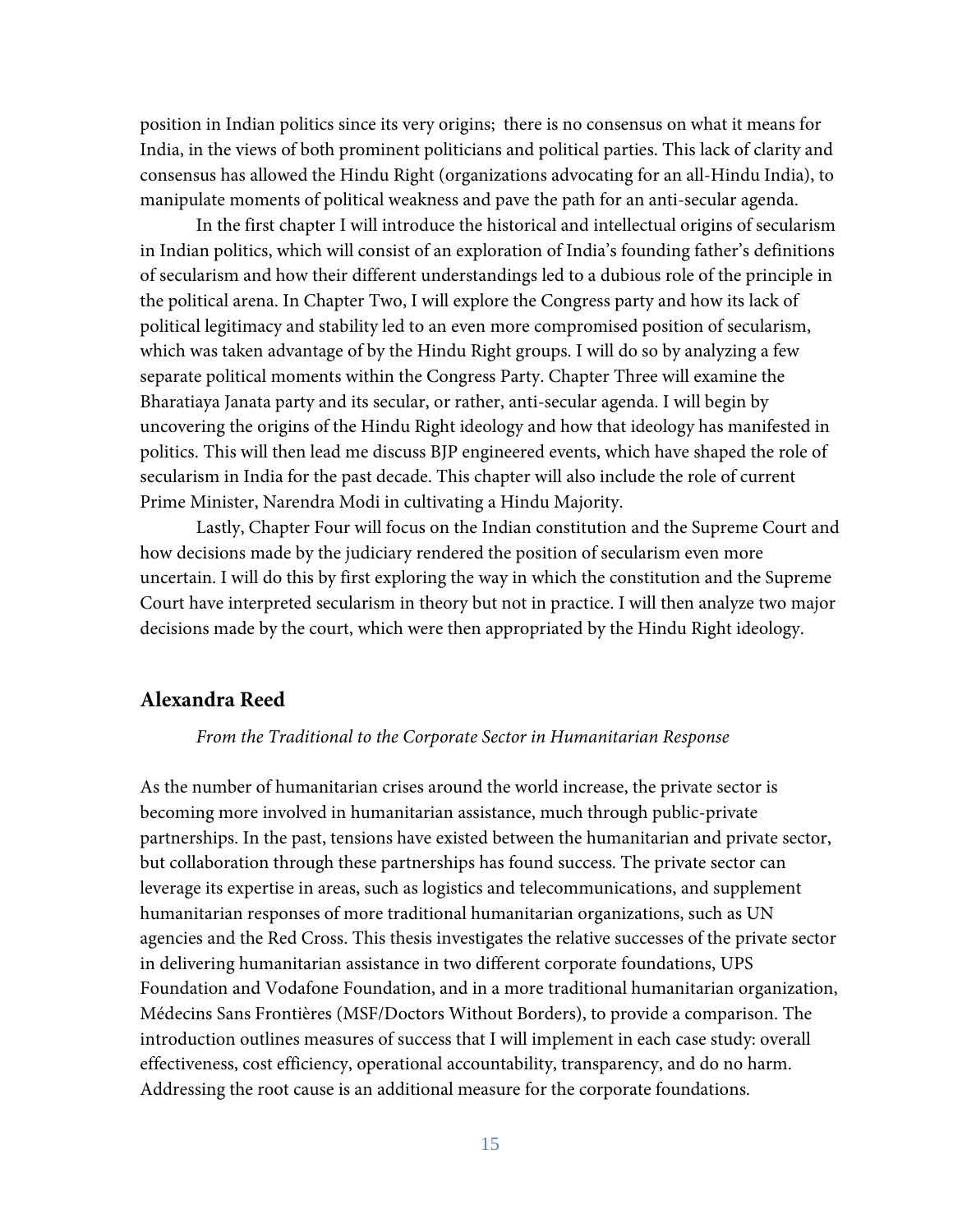In Chapter One, the case study on MSF discusses the medical organization's commitment to the classic four humanitarian principles—humanity, impartiality, neutrality, and independence—along with other principles that define MSF. I then examine MSF's responses to Typhoon Haiyan in the Philippines, the Ebola outbreak in West Africa, and the on-going global refugee crisis in the Dadaab refugee camp, Lebanon, and Jordan. I then implement the measures of success and find that MSF has been largely effective in its responses but has room for improvement in cost-efficiency measures, which its evaluations address.

In Chapter Two, the case study on UPS Foundation, the philanthropic arm of a global transportation and logistics corporation, explores interactions with the traditional humanitarian sector, which include grants, emergency funding, and public-private partnerships. Through describing UPS Foundation's responses to the Haiti earthquake, the Ebola outbreak in West Africa, and the global refugee crisis, I find that the UPS Foundation does add value to humanitarian responses through offering pro-bono transportation and logistics expertise. However, its operational accountability and transparency could improve.

In Chapter Three, the case study on Vodafone Foundation, the charitable foundation of a multinational telecommunications company, finds that its engagement with the traditional humanitarian sector through providing technology and telecommunications expertise has been successful at filling gaps in the responses to the Haiti earthquake, Typhoon Haiyan, and the global refugee crisis. Reconnecting and setting up telecommunications require skills in telecommunications engineering and permission from companies to use their networks. Thus, Vodafone Foundation can provide invaluable telecommunications services and technologies to the humanitarian sector. Similar to UPS Foundation, Vodafone Foundation could improve its operational accountability and transparency in some areas.

# **Jordan Rohrlich**

*Fake News, Social Media, and the Underworld of Digital Influence*

This study looks at the influence that social media platforms have on political information. Built around the context of Fake News (specifically fabricated political news stories) in the 2016 U.S. presidential election, it builds a model to help understand the extent to which digital social content can influence individuals' political beliefs and actions. The model consists of four interlocking mechanisms through which Fake News can spread on online social spaces. Two of these are driven unintentionally by social content consumers while two are operated intentionally by malicious digital agents. Each chapter looks at one of the mechanisms, describes its core processes, and measures the extent to which it enabled fabricated news stories to tip the 2016 election.

The first chapter discusses Viral Growth, which involves the contagious spread of fabricated content (videos, posts, articles, or photos) through open social networks like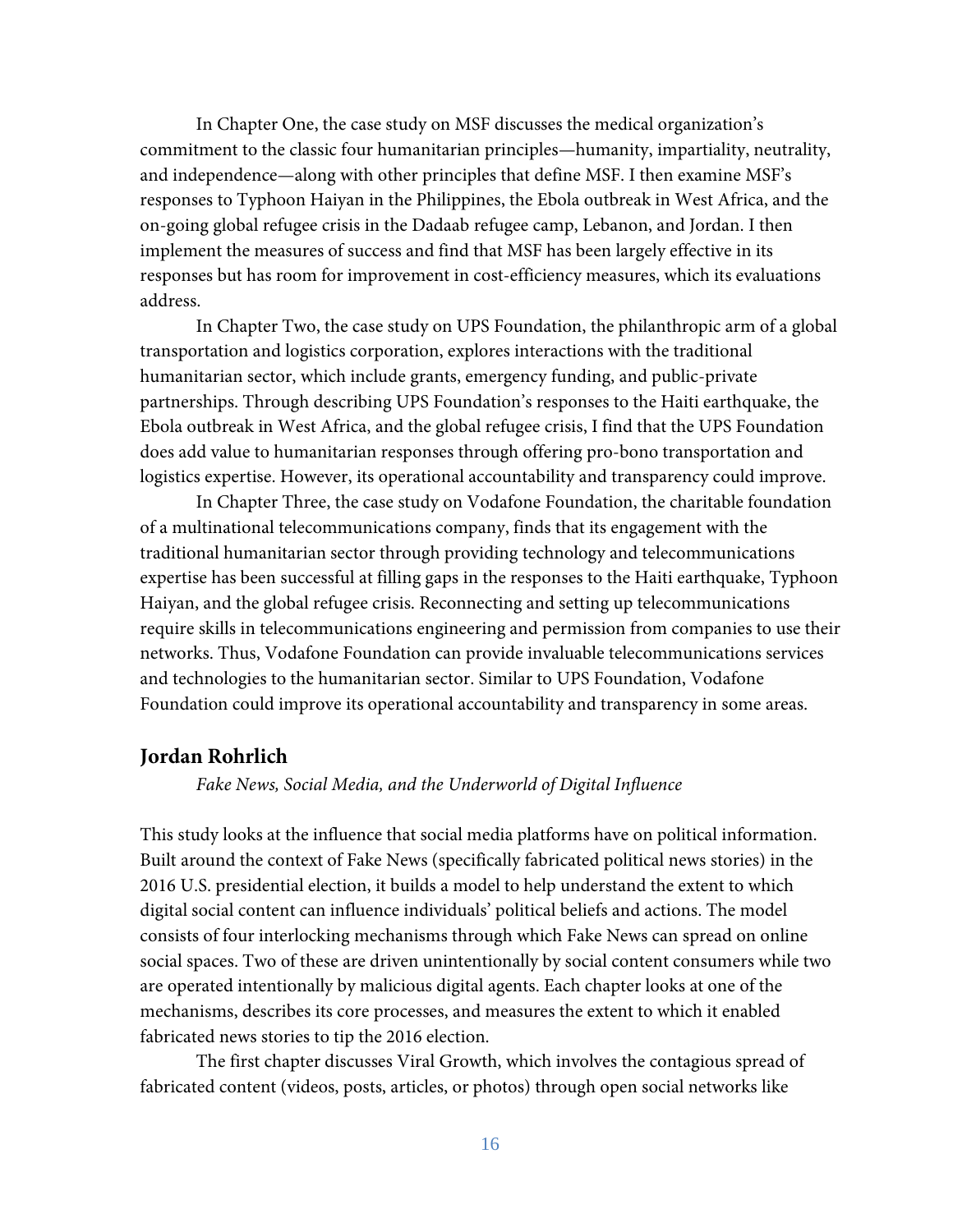YouTube, Reddit, Twitter, and Facebook. Seeded in corners or sub-communities of these sites, this material spreads within and across networks, shared by users who may not know that the story is fabricated. Community engagement and trending algorithms drive this mechanism. Although research supports the idea that Viral Growth can powerfully boost fringe content, I find that this mechanism has neither the targetability nor the reader receptivity to have influenced the election.

The second unintentional mechanism, the Filter Bubble, helps fabricated content spread through politically homogenous networks by way of curation algorithms. Platforms like Twitter and Facebook curate biased newsfeeds, which surround users with ideologically reinforcing material. This encourages radicalization and prevents fact-checking. Empirical evidence supports this claim, but not so much as people think. I find that, although content environments can powerfully influence political attitudes, polarization may have kept Fake News contained within pro-Trump spheres. Thus, the effect on the election is very possible, but uncertain.

The third mechanism, Platform Manipulation, explores the intentional abuse of social content platforms by ideological communities like the alt-right or single-agents like the Russian government. By gaming content platforms and using artificial accounts, these actors can strategically direct their activity to have fringe content trend in highly visible spaces. I find that, not only are these manipulation methods effective, but they also have the targeting power to have significantly influenced the election.

The last mechanism, Paid Propaganda, represents the second intentional system of influence, and supplements Platform Manipulation. Malicious actors may use this channel of ad-propelled Fake News to promote fabricated content within the newsfeeds of users. Specifically looking at Facebook, I find that both the social traffic on Fake News websites and the volume of promoted Fake content fail to meet the level needed to have tipped the election.

The thesis concludes with a summary of key findings and a discussion of the road ahead. Fake News played an overhyped role in the 2016 election—only two mechanisms could have influenced voters significantly, and neither played a determining role for certain. In the long run, however, trends in news consumption, digital polarization, and ad targeting make all four of these mechanisms relevant for future conversations about the power of social content. I end this chapter with a list of possible solutions, and the suggestion that social platform regulation could jumpstart progress toward securing the world of digital information.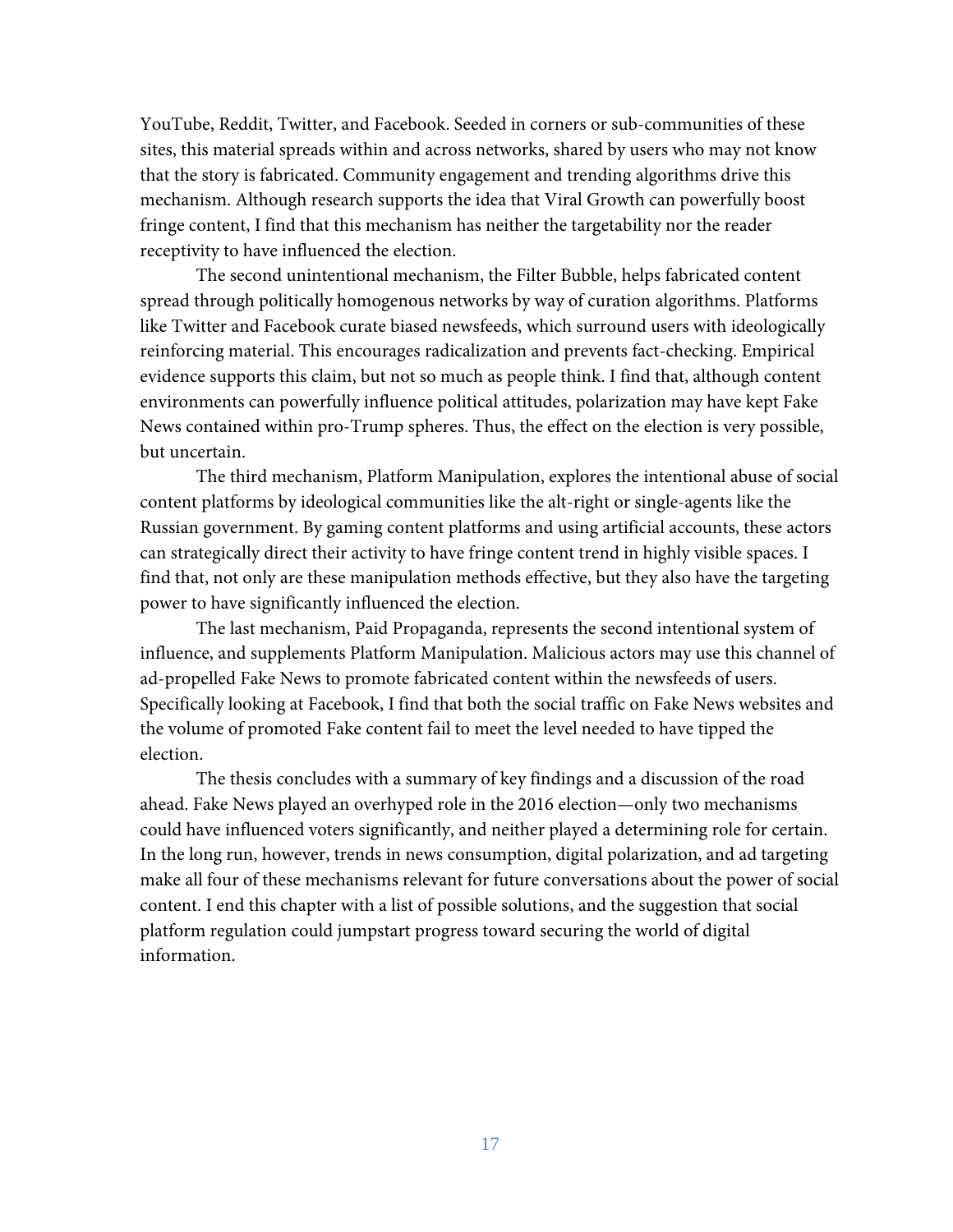# **Devin Rossin**

*Money Bail: The American Criminalization of Poverty and the Necessity of Bail Reform*

Money bail, the practice of requiring defendants in criminal proceedings to pay a sum of money as a means of assuring their attendance at trial, is a practice that discriminates against the nation's most vulnerable demographics. This institution results in low income and minority defendants facing a disproportionate rate of pretrial incarceration and due process deprivations. This paper will explore the structure of money bail with a specific focus on its evolutions throughout time, the problems that the system creates for both those accused of crimes and society on the whole, alternative systems to money bail, and recommendations on improving how appearance at trial is incentivized.

Chapter One provides a a historical understanding of the money bail model and how it has reached what it has become in the modern era. This chapter explores why bail was originally conceived, what limitations it originally had, and what presumptions of release that governed its usage. I then move into the American conception of bail, the creation of the eighth amendment, and how bail was altered by federal legislation. There is a particular focus on the Bail Acts of 1966 and the Bail Reform Act of 1984. These two pieces of legislation provided criminological ideologies that were directly in opposition to one another. The liberalization of pretrial liberty that the 1966 Act presented was quickly replaced by the "tough on crime" ideology that underpinned the 1984 Act. The 1984 Act, in conjunction with its approval by the Supreme Court, allowed for the inclusion of presumed dangerousness in determining pretrial release; this fundamentally changed the landscape and purpose of bail.

In Chapter Two I argue that money bail is an inherently flawed institution that must be replaced. These arguments are structured into two areas: the impact of bail on those charged with crimes and the burdens that bail places onto society. Individuals who are unable to pay their bail face not only the threat of incarceration, but higher likelihoods of taking plea bargains, decreased ability to prepare for their trial, and harsher sentences. Money bail impacts more than just case outcomes, but also personal lives. Incarceration due to an inability to post bail can result in the loss of employment, residence, and child custody. Taking a plea bargain to get out of jail also impacts the ability of individuals to receive government assistance in the form of housing and food stamps. Societal costs are just as great. Money bail and the incarceration it results in costs taxpayers billions every year, allows for predatory practices by for profit bail bondsmen, and violates fifth and fourteenth amendment protections.

Chapter Three focuses on alternatives to money bail. Actuarial models, pretrial service agencies, drug testing, diversion programs, the use of citations, and pretrial supervision are evaluated. Each system comes with its own strengths and weaknesses; but pretrial services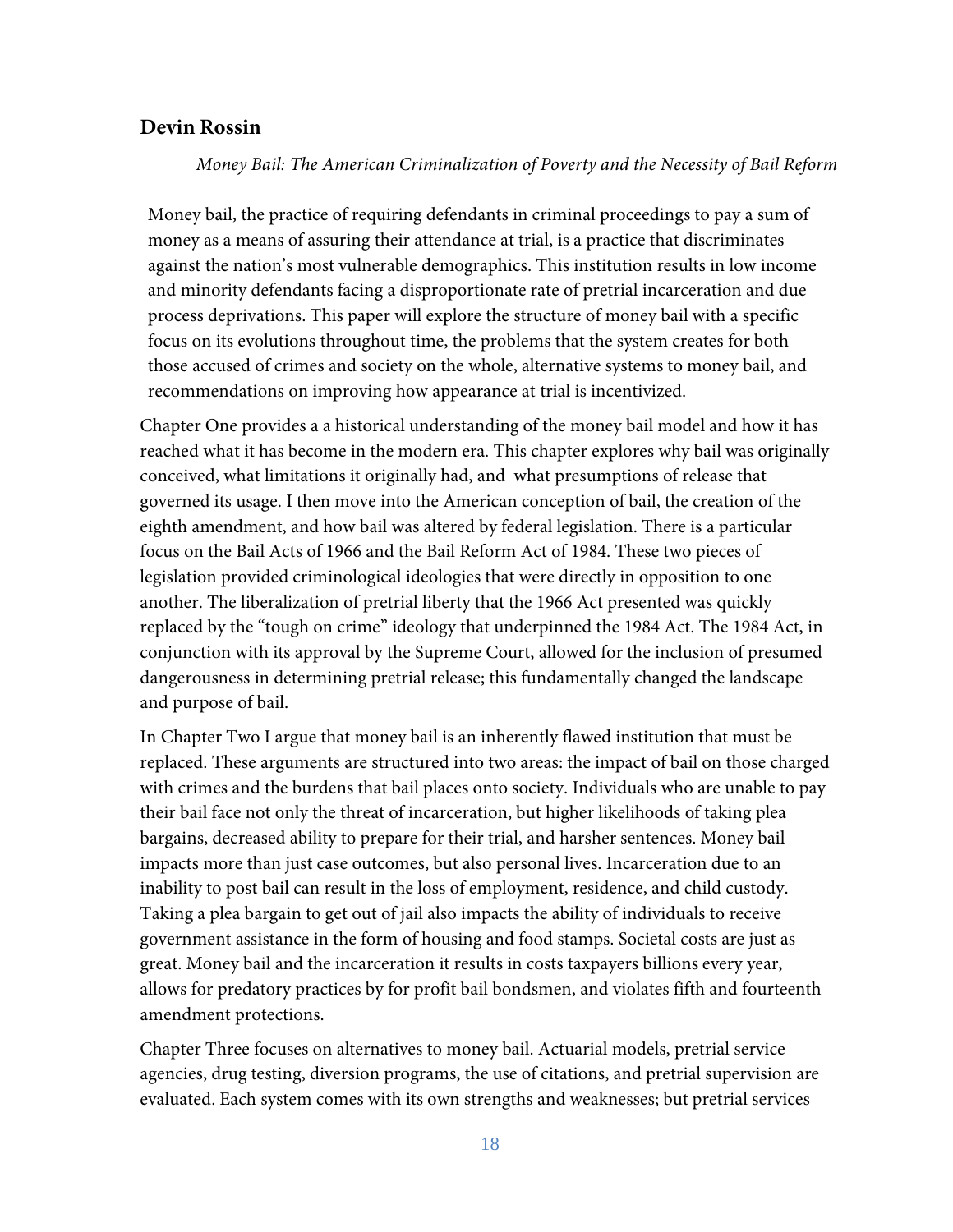offer the greatest balance between the necessity to preserve individual liberty and the obligation to protect public safety. Still, I argue that no single, universal solution to bail exists. Every locale is different and requires individualized solutions to its problems.

# **Nojan Rostami**

*The End of Counterterrorism: A Study of Theories, Strategies, and Best Practices in Domestic Counterterrorism*

Terrorism is a multi-faceted problem without a definite solution. Since 9/11, the United States has struggled to articulate a consistent, effective, and ethical domestic counterterrorism policy. As the Federal government conducts its War on Terror abroad, American cities have taken on the task of securing themselves against terrorism by building robust, locally-focused counterterrorism initiatives. These counterterrorism programs, often built as an expansion of a city's existing police force, are less focused on pursuit and prosecution of known international terrorists as they are on preventing attacks from occurring in the first place. This paper explores the theoretical and operational structure of such counterterrorism programs; particularly the civilian component of London's counterterrorism program, with a focus on prevention, intervention, and rehabilitation efforts directed at non-violent radicals.

In Chapter One, I explore the status quo of counterterrorism in the United States. With attention to the effect of terrorism on cities, I describe the insufficiencies of the status quo in regard to the tools available for countering homegrown domestic terrorism. I argue that the physical, financial, and social toll of these insufficiencies is hard on cities in particular, and propose that cities are uniquely able to respond to these insufficiencies in ways the Federal government cannot. Using New York as an example, I present what I call are the consequences of a counterterrorism response grounded in bad theory, and argue that a new theoretical understanding of terrorism is necessary.

In Chapter Two, I present what I argue is a more holistic, more effective way of theoretically framing terrorism. I argue that terrorism is not a singular event, but a process of escalation that results in violence. Using threat management theory and social analyses of radicalization, I argue that terrorism begins with a radicalization process that is comprised of ideological, social, and violent elements. I then propose that civilian-run counter extremism and deradicalization programs are the appropriate response for countering the radicalization process, and that cities are better suited to develop and deliver such programs than national governments.

Chapter Three offers a case study informed by field research that I conducted on London's civilian counterterrorism programs: Prevent and Channel. I describe how these programs appear on paper, and demonstrate, with examples, how they apply theory to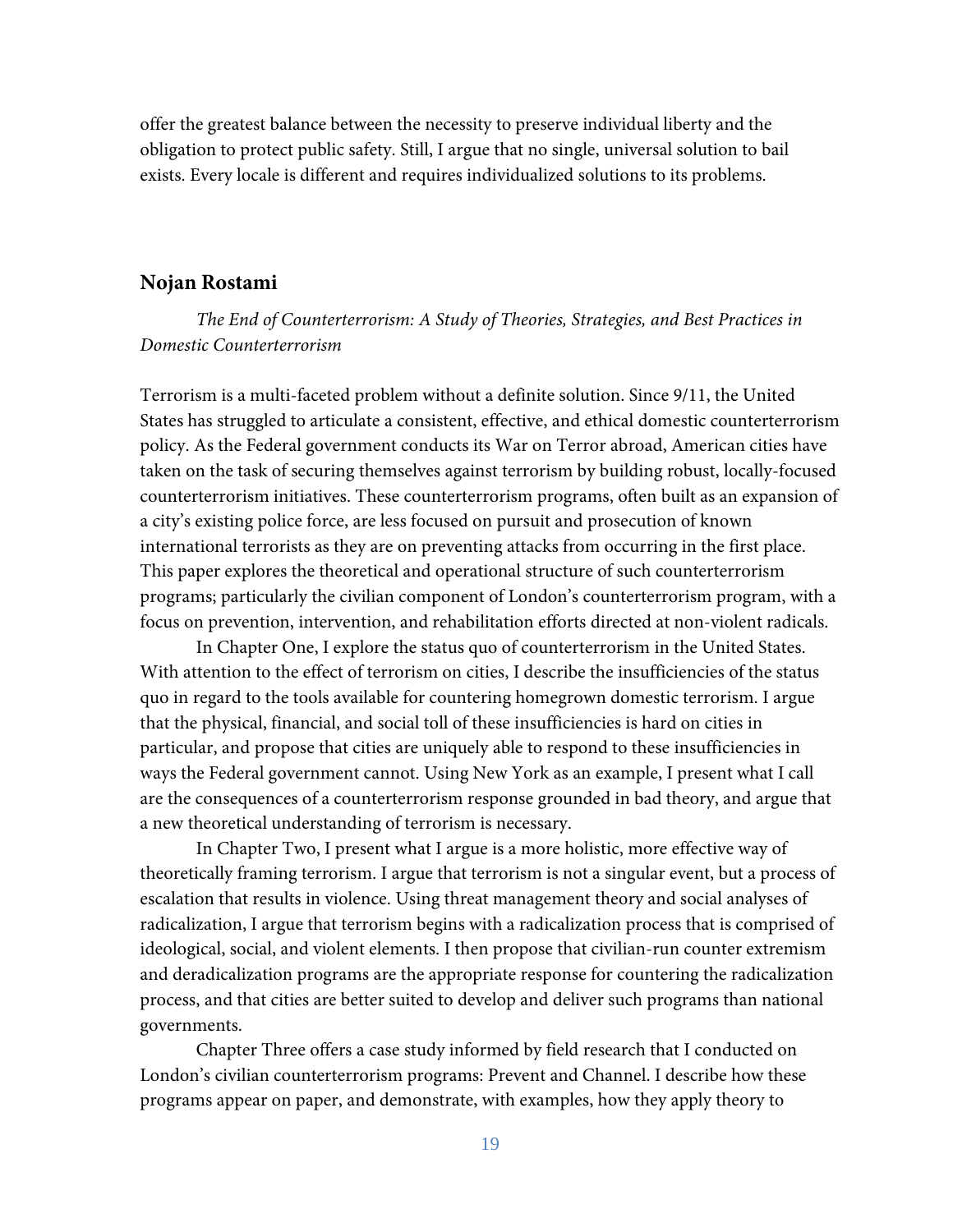practice. I evaluate Prevent and Channel both in regard to how faithfully they perform the duties proscribed by the Home Office, and how they are received by the communities they engage. I also identify some of the theoretical and operational shortcomings of the programs.

In Chapter Four, I address Prevent and Channel's shortcomings in the broader context of their socio-cultural impact. I discuss the inability of the programs to build trust with London's Muslim communities by exploring multiculturalism, assimilation, and the articulation of Muslim youth identity in London. I also explain the theoretical limitations of Channel in the context of the state of London's dwindling youth services budget. I suggest that counterterrorism alone is insufficient when broader social problems inhibit counter extremism and deradicalization efforts.

#### **Isir Said**

*The Somali Refugee Crisis: Struggles for Safety, Security, and Stability in an Era of Global Displacement* 

The global refugee crisis represents one of the greatest challenges of our contemporary moment. Every 24 minutes a person is forced to flee their homes, resulting in 34,000 displaced persons per day. The magnitude of the crisis cannot be overstated, as there were a total of 65 million displaced persons worldwide in 2017. This thesis highlights the challenges with current approaches to the refugee crisis as well as the need for sustainable solutions that emphasize the safeguarding of human rights of forcibly displaced persons. This theme is traced through an in-depth study and analysis of the humanitarian response to the Somali refugee crisis. Although this thesis specifically follows Somali refugees in Dadaab, Kenya, many of the issues and themes addressed are universal in scope and application.

Chapters One and Two provide frameworks in which to understand the conditions that have resulted in the protracted displacement of Somalis living in the Dadaab refugee complex. Refugees, by virtue of their status as forcibly displaced persons, do not have the protection of their country of origin. Chapter One reviews relevant institutions, laws, and policies concerning the rights and protections of refugees, both regionally and internationally. This chapter explores the evolution of the global refugee regime, paying particular attention to the role and influence of the United Nations High Commissioner for Refugees (UNHCR). Chapter Two argues that contemporary political and humanitarian problems cannot be understood outside the legacies of colonialism, dictatorship, and humanitarian intervention that have scarred the nation-state of Somalia.

Chapter Three argues that international community has failed to properly address the human rights concerns in the Dadaab refugee camps. Refugee camps are conceived as temporary solutions to the inabilities of nation-states and intergovernmental organizations t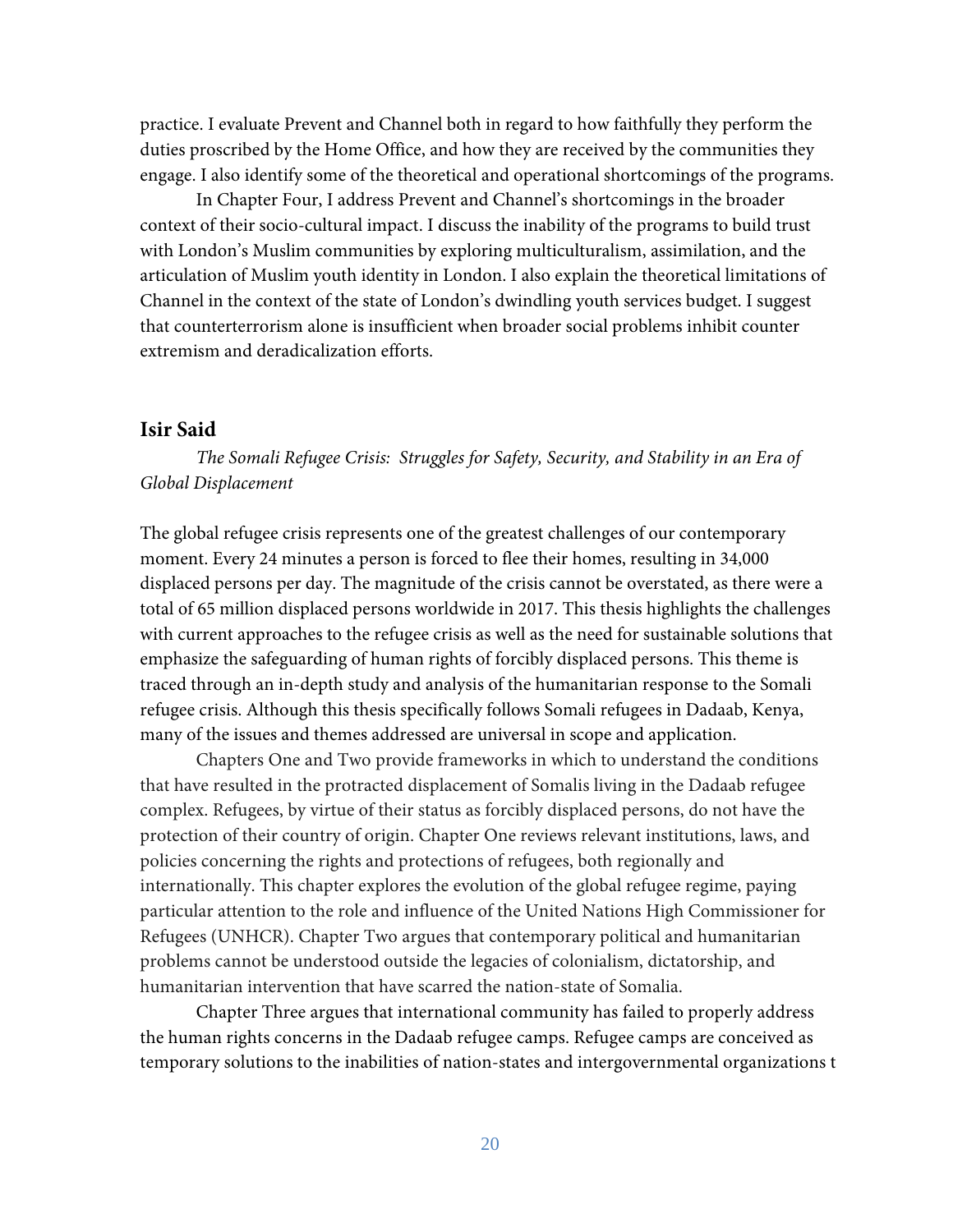to provide long-term sustainable solutions for people fleeing violence, persecution, and war. Yet, this solution is a paradox, as camps are rarely temporary; rather these refugees live in a state of protracted displacement. The Dadaab refugee camps are plagued with resource shortages, which compromise refugees' right to health and security of person. Thus this chapter argues not only for increased donor funding to ensure that Somali refugees in Dadaab have the necessary access to service provisions and protections but also for the pursuit of sustainable alternatives to protracted displacement.

Chapter Four explores the shift in policies and protocols regarding Somali refugees in Kenya, the conditions in which refugees are returning, how these conditions violate international refugee laws and policies, and the experiences of returnees. Although UNHCR works to protect and assist refugees, the organization's ultimate mission is to find permanent solutions that empower refugees to rebuild their lives. UNHCR recognizes that it has minimal resources to aid Somali refugees in Dadaab. This reality, compounded by the growing backlash from the host government, resulted in the creation of a tripartite commission to outline the "voluntary" repatriation process for Somali refugees. Ultimately, this chapter asks: should repatriation be the goal for refugee aid agencies working to improve the lives of refugees?

Chapter Five traces the historical narrative of migration and identity along the Swahili Coast. Prior to the birth of the nation state, there were ways in which communities of "outsiders" were able to integrate within their new society. The establishment of Dadaab represents not a break with patterns of city formation in East Africa but an extension and elaboration of it. In addition, this chapter juxtaposes past modes of integration on the Swahili Coast with a contemporary application of the local integration of Burundi refugees in Tanzania. By approaching the refugee crisis in Dadaab through these frameworks, one can envisage the possibility for the local integration of Somali refugees into Kenya as a durable solution.

# **Saúl Sandoval Navarrete**

*Problematizing Monolithic Understandings of Chicanismo* 

This paper contextualizes the Chicana/o/x term as a marker rather than overarching label. Chicana/o/x was created by the Mexican-American community in order to unify many of the struggles facing the Mexican-Americans. However, over time these terms have led to the erasure of the particular identities that exists underneath the label. In this thesis, I explore some of the individual identities that exists underneath Chicana/o/x in hopes of presenting how each identity is different from one another. More particularly, I will be analyzing the Migrant, Pachuca/o, Pinta/o, and the Chicana experience. In marking these differences between identities I will present that Chicana/o/x is not one sole group of individuals with a shared struggle rather there exists diversity in the Chicana/o/x spectrum. I will use both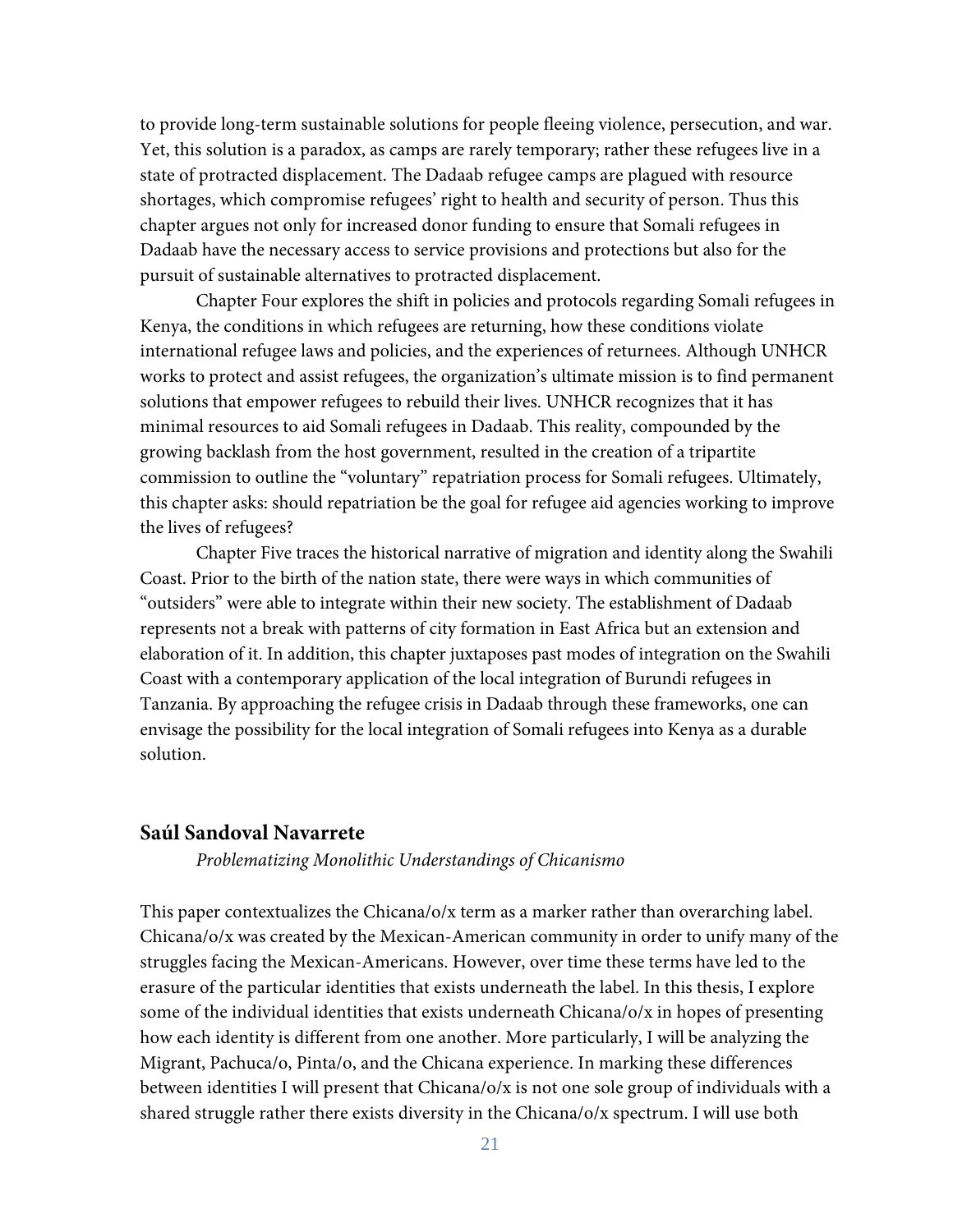James McGee's "Identity as an Analytic Lens for Research in Education" and Chicana/o/x poetry from the 20th and 21st century in order to analyze how each identity and their sense of self has been shaped over time.

In Chapters One and Two I will provide background that will be used to analyze the identities studied in chapters 2,3,4, and 5. Chapter One will be a summary of Chicana/o/x history spanning from the Treaty of Hidalgo in 1848 to the epoch of Trump. The events chosen in this chapter will be important to understanding the Chicana/o/x identity and their struggles. Dates and events included in this chapter are curated to highlight the development to a particular set of identities that will be explored in later chapters. Chapter Two will summarize James McGee's theory on identity perspectives. These tools will be used to provide the necessary terminology needed to breakdown each identities poetry and its relation to the identity's sense of self.

Chapter Three will look at the Migrant identity. The Migrant will take poetry from Rodolfo Gonzales, Tomás Rivera, Gary Soto, and Paola Gonzales and Karina Gutierrez. The Migrant experiences will highlight the ancient land of Aztlán and its conquest and relationship with the Chicana/o/x Migrant and the Migrant's development into the rural, urban, and the undocumented worker.

Chapters Four will explore the development of the Pachuca/o by using poetry from José Montoya, Kenneth Chacon, and other unnamed Pachuca/o artists. This chapter will look at the Pachuca/o from their height in the 1940s and Zoot-Suit era to its transition as the Chola/o or the modern Mexican-American gangster.

Chapter Five will look at the Pinta/o's, or the Mexican-American prisoner, identity and how isolation of the body from the Chicana/o/x community can drastically reshape identities.

Chapter Six will address the Chicana identity and its perception as subservient to the Chicano within Chicano *Michista* culture. I use poets like Anna Montes, Alma Luz Villanueva, and Gloria Anzaldua to separate the Chicana from the Chicano as well as opening the conversation of intersectionality between identities that will be later discussed in the conclusion.

Every chapter used will combine historic Chicana/o/x poets and more modern artists to outline the conversation these identities have been having among each other over the years. And although the identities covered in this thesis do not encompass the whole of all those under the label of Chicanismo, it will provide insight to the unique experiences and characteristics of each identity, separating the identities from one another.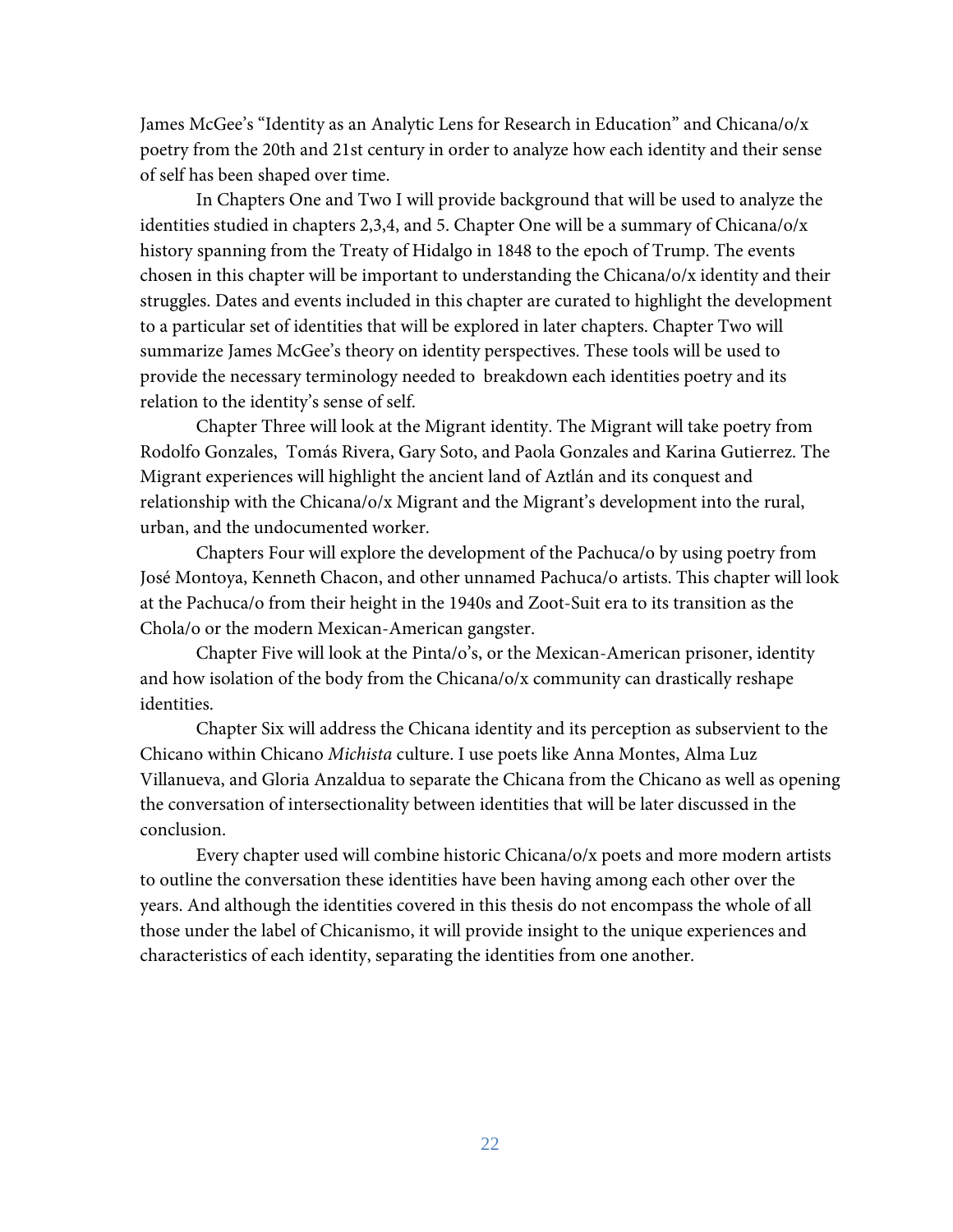# **Mary Grace Sheers**

*Defining Disability: Advocates' Differing Approaches within the American Disability Rights Movement* 

This thesis argues that the Disability Rights Movement, similar to other social justice movements, contained advocates with a variety of schools of thought. When discussing the Civil Rights movement, most American high school history courses cover two schools of thought: Malcolm X's approach of complete justice by any means necessary and Martin Luther King, Jr.'s approach of non-violent protesting. These two figures both advocated for anti-racism, yet their different strategies and tactical approaches reveal how they conceived of Civil Rights movement differently. In this thesis, I establish a similar discourse around the differing schools of thought within a unified Disability Rights Movement.

This thesis focuses on the American Disability Rights Movement in the 1960-1990s that worked to establish federal civil rights legislation. Justin Dart, Jr., Judith Heumann, and Frank Bowe all worked together as leaders of this movement, yet they each have slightly different approaches to disability rights. In order to identify these approaches, I look at the language leading advocates use to describe and define disabilities. Each advocate used different rhetoric to define, describe, and discuss disabilities, which reflect their perspectives on disabilities. The advocates of the Disability Rights Movement can and should be understood in more nuance than our current academic focus.

In Chapter One, I argue that the history of the American Disability Rights Movement fits within other social justice movements in America. Through this chapter, I understand the Disability Rights Movement as a movement for a marginalized identity's social and political rights, similar to the Civil Rights movement, Feminist movement, etc. In chapter two, I consider how language is a social tool that reflects and affects societal treatment of marginalized identities. I show how rhetoric serves as a tool to reveal these often-overlooked nuances within the Disability Rights Movement.

In Chapters Three, Four, and Five, I preform a critical discourse analysis on interviews and published pieces by Justin Dart, Jr., Judith Heumann, and Frank Bowe. Dart's linguistic features show his dedication to normalizing disability by grounding disability in a larger Civil Rights movement and emphasizing the personhood of people with disabilities. Heumann, in contrast, takes pride in the label *disability* and discusses disability culture; she frames the Disability Rights Movement as anti-discrimination. Bowe focuses the Disability Rights Movement on empowerment and independence of disabled people. He, at first, views disability as a hurdle to overcome but later acknowledges Deaf culture.

Finally, I discuss the various causes of these different approaches within the Disability Rights Movement. Academic study and popular media should be more aware of the nuances of the Disability Rights Movement.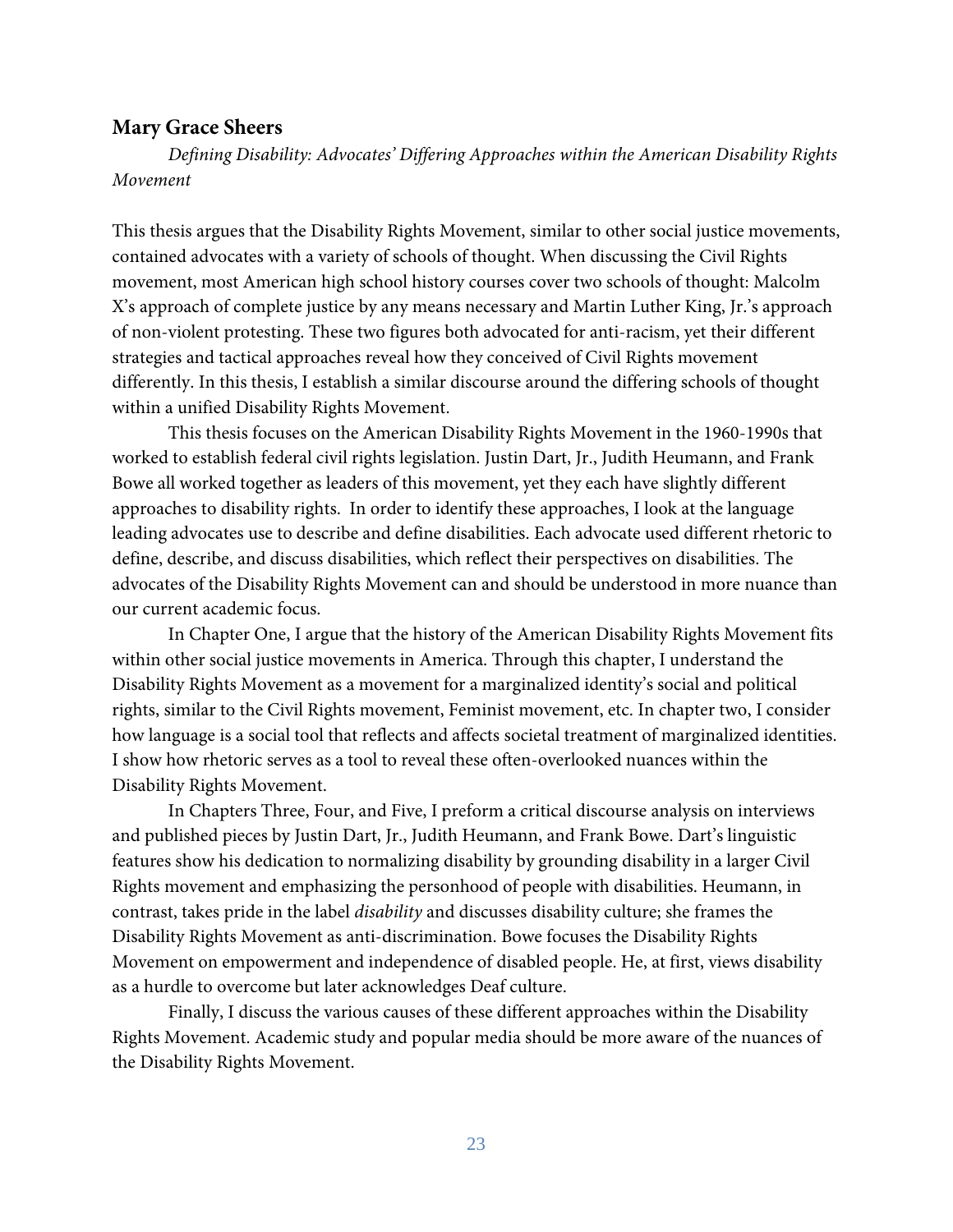# **Emily Vaughan**

*She My Daughter, She Mine: Analyzing Motherwork Behind Bars with* Beloved

Toni Morrison's *Beloved* (1987) stretches Margaret Garners's infamous act—the murder of her own daughter—across time and space, so that it reaches back to the moment of captivity on the shores of Africa, across the Middle Passage, to the American South, and finally to our present moment of hyperincarceration. In this thesis I claim that *Beloved*, centered around a shocking act of subversive motherhood, provides a lens through which to view motherwork as a means of engendering agency within women and their children. Specifically, the thesis treats *Beloved* as a theoretical apparatus through which to contextualize and analyze motherhood in testimonies written by black incarcerated women.

Chapter One explores how *Beloved*'s othermothers resist the fragmentary forces of slavery in order to illuminate comparable acts of resistance written in incarcerated women's testimonials. The definition of othermothering proposed by *Beloved* and echoed in contemporary narratives reformulates and expands the scope of motherhood without necessarily usurping the role of the biological mother. This particular brand of othermothering, I conclude, allows both children and othermothers to engage in positive identity formation.

In the following chapter, I argue that *Beloved*'s conception of maternal cultural transmission clarifies why incarcerated women feel empowered by their enslaved ancestors. For confined black women across all time periods, tapping into maternal memory encourages disenfranchised women to locate themselves within a long line of survivors who believed fiercely in their own value. Maternal cultural transmission inspires disparaged women to insist on their own dignity and self-worth.

In Chapter Three, I focus on the provision of nurturance as a form of resistance. *Beloved*, I continue, proposes a theory of maternal nurturance through bodily reclamation and the construction of safe spaces. This theorizing emphasizes the subversive power of incarcerated women's attempts to reclaim their children and, despite their confinement, relocate themselves and/or their children in order to better nurture them. Motherlove, I conclude, generates a sense of agency and subjectivity within both subjugated women and their children.

Finally, in Chapter Four, I place Sethe's incarceration in conversation with the testimonial of single incarcerated mother, Mamie. I describe *Beloved*'s theory of "self-authoring" as a crucial step in healing, and I use this theorizing to analyze Mamie's revised narrative. The very act of writing a testimonial signifies resistance on Mamie's part, and, particularly when viewed through *Beloved*'s theoretical framework, her inscribed expressions of motherlove facilitate the ongoing process of reconciliation between Mamie and her daughters. *Beloved*, I conclude, provides an instructive theoretical framework through which to appreciate the subtle and often overlooked but powerful acts of rebellion performed by thousands of incarcerated African American mothers every day.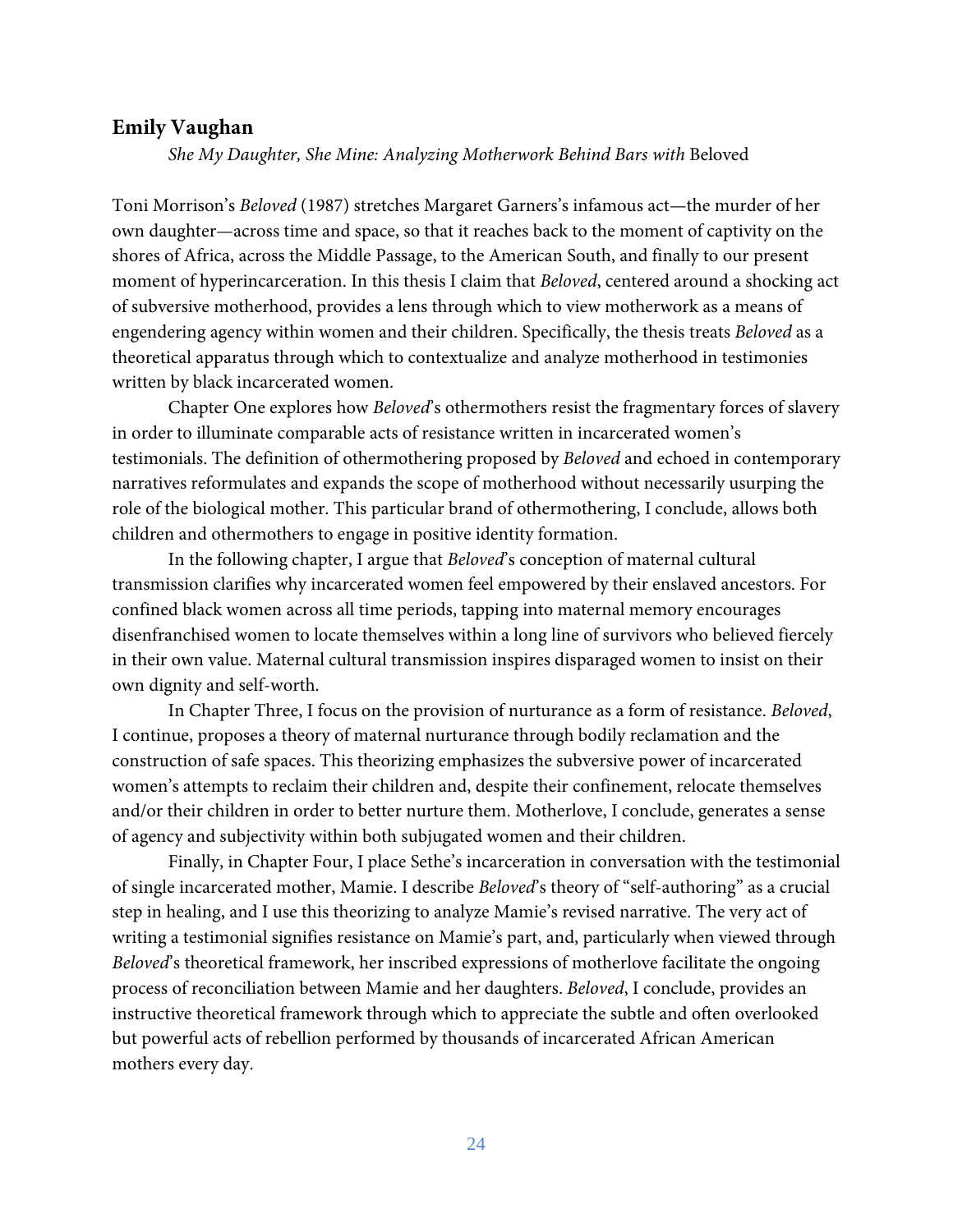#### **Lucas T. Williams**

*Black Moves: Theorizing Political Mobilization in the Black Freedom Struggle*

The central claim of this thesis is that a Dance Studies framework can reveal new insights in political discourse. While traditional liberal political discourse places an emphasis on structural or material analyses, Performance Theory privileges the semiotic interpretation of individual bodies. I argue that Dance Studies, as an approach that understands both approaches, holds underutilized potential. I support my argument with four case studies that demonstrate the need to simultaneously understand both the material and the symbolic potential of bodies engaged in political mobilization.

In Chapter One, I present the historical example of the Harlem Cultural Council's grassroots campaign to create the Dancemobile. By analyzing the performances, the spaces, and the individuals involved, I demonstrate how a Dance Studies analysis can move from analyzing only the semiotics of staged performance to understanding the larger context of materiality in black political mobilization.

In Chapter Two, I argue for approaching the political tactics of the Black Panther Party for Self-Defense with an eye toward the performative techniques. The history often occludes the dual strategies that the Panthers employed to regain material and symbolic positionality for the purpose of self-representation. Their positional tactics, I argue, reversed the direction of the gaze, giving them the power to render their opposition symbolically. After COINTELPRO terrorized the Panthers into dissolution, the jockeying for positionality continued into the performative platforms of history and memory.

In Chapter Three, I disturb conventional understandings of black political mobilization by approaching contemporary discourse around protests in Charlottesville following the white supremacists rallies on August 11, 2017. By tracing the historical policy regulations of the public space of the lawn, I argue for the importance of paying attention to the current attempts to regulate the space and as a result who is allowed to appear in it.

In Chapter Four, I present a narrative experience from participating in the Performing Arts and Community Exchange class at the University of San Francisco. As a guest in the class, I assisted in the creation of a performance piece with students from USF and men participating in the Resolve to Stop the Violence Program in the San Francisco Jail #5. By applying a Dance Studies framework to the performing arts in my experience with the program, I challenge conventional understandings, ethics, and opportunities that arise in the performing arts as they relate to the social issue of incarceration.

# **Maria (Masha) Winchell**

*Cracks in the Crackdown: The Differing Effectiveness of Nigeria's Anti-Corruption Agencies*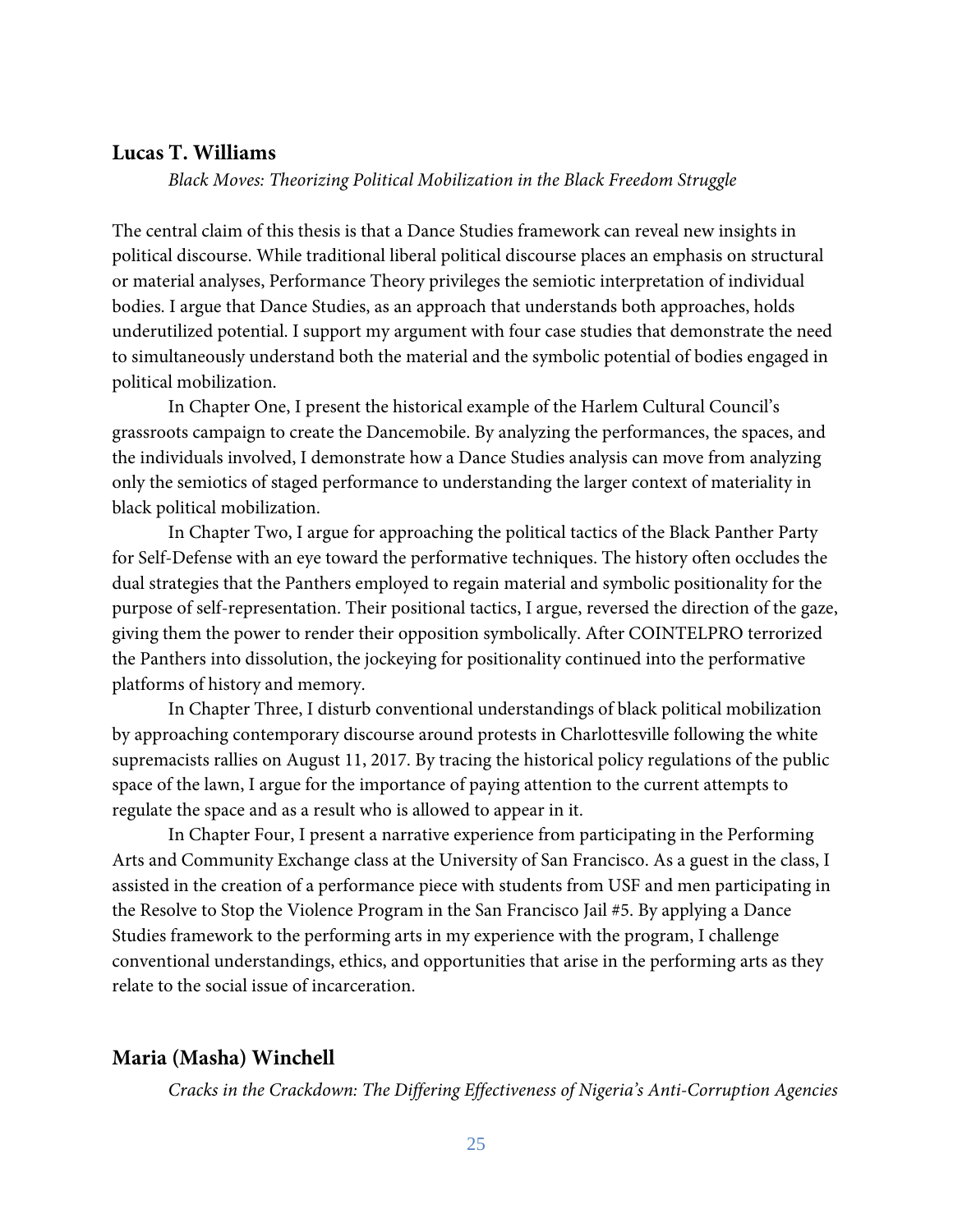This thesis will explore the reasons behind the differing effectiveness of Nigeria's two main anticorruption agencies. Previous literature agrees that the Economic and Financial Crimes Commission (EFCC) more effectively combats corruption than the Independent Corrupt Practices Commission (ICPC). Few have accounted for this difference, however. Though both agencies were born out of the same anti-corruption push, the political environment surrounding the agencies differed dramatically. And though the establishing acts of both agencies mirror one another in several ways, too many differences remain to easily isolate the origin of their distinction. Answering the thesis's motivating question, then, requires knowledge of both the political and legislative contexts of the two agencies and a familiarity with how these agencies operate in practice.

Accordingly, Chapter One looks at Nigeria's history with corruption and summarizes the events that culminated to create the circumstances necessary for the emergence of these two agencies. This chapter mainly draws on previous academic works for evidence. Chapter Two takes a deeper look at each agency and enumerates the differences in their powers and structures. Its main sources of evidence are the establishment acts of both agencies. Chapter Three builds on the foundation laid by the previous two chapters and examines the operations of the agencies from their inauguration to roughly the present day. Cases make up the bulk of this chapter's evidence, and information about these cases is drawn from news articles as well as academic sources. This chapter deals directly with the question of what accounts for their differential effectiveness and discounts some explanations while supporting others. Some explored mechanisms are case selectivity, funding and staffing, competence, use of publicity, use of plea deals, and political contexts. Ultimately, the chapter concludes that leadership, which involves itself with an agency's decision to pursue plea bargains or engage in publicity, accounts for the different effectiveness of the two agencies. Chapter Four establishes the link between an agency's leadership and its choices and operations. It too largely sources its evidence from Nigerian newspapers. It concludes that the police background of the EFCC chairmen shaped the agency's tactics in pursuing suspects.

This is not to say that an anti-corruption agency should require its head to have police experience. The police and EFCC alike are infamous for their human rights abuses, and it is their human rights abuses that give the EFCC its relative success. Therefore, my conclusion refrains from making a normative argument. Instead, it reinforces and contextualizes the causal argument made throughout the work.

# **Sam Yu**

#### *Damaged Lifeworld and Its Reconstruction: Perspectives from Jürgen Habermas*

Jürgen Habermas has been the flagbearer of the Frankfurt School and Critical Theory, a school of political and social thought aimed at "human liberation from all forms of oppression." For over five decades, his thinking has been influential across different disciplines. This paper goes back a